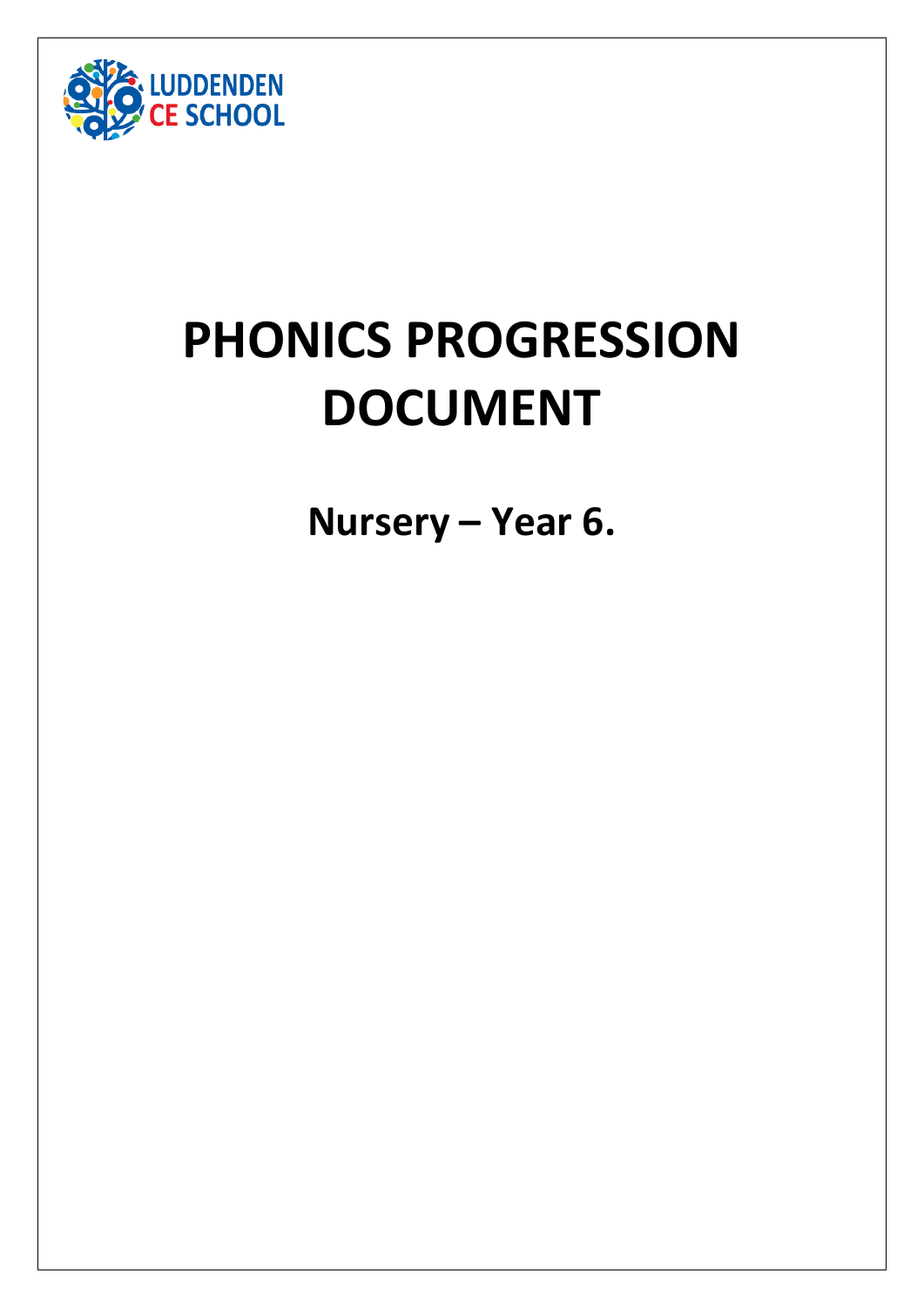#### **Reading**

Luddenden CE School follows the [Letters and Sounds](https://www.gov.uk/government/publications/letters-and-sounds) scheme. It is a detailed and systematic programme for teaching phonic skills for children starting by the age of five, with the aim of them becoming fluent readers. This scheme is followed from Nursery to Year 2. Children in these year groups receive a daily phonics session as well as opportunities to embed learned knowledge through the curriculum. Children who do not pass the Phonics Screening Test in Year 1 will continue to receive phonics sessions or interventions suited to their needs.

Children in Reception to Year 1 will have a Tricky Word day each week where they focus on learning to read and spell the Tricky words appropriate to their current phonics phase. Tricky word learning is also a continuous process throughout the year.

#### **Spelling**

From Year 2 children who have passed the Phonics screening will begin Phase 6 through the Oxford Owl Read Write Inc Spelling scheme which maintains phonics as an underlying theme. Children will focus on a spelling rule and receive a daily 20 minute session designed to embed and consolidate learning over the course of the week. These sessions are supported by online resources and a dedicated workbook for each child.

Children in Year 1-6 will receive a set of spellings each week based on the spelling rule they have learnt that week plus 2-6 words from the Common Exception Word list for Key Stage 1and from the National Curriculum spelling lists for KS2. This ensures coverage of all National Curriculum statutory requirements.

#### **It should be noted that the timings in this document are subject to change depending on the needs of the cohort and term lengths.**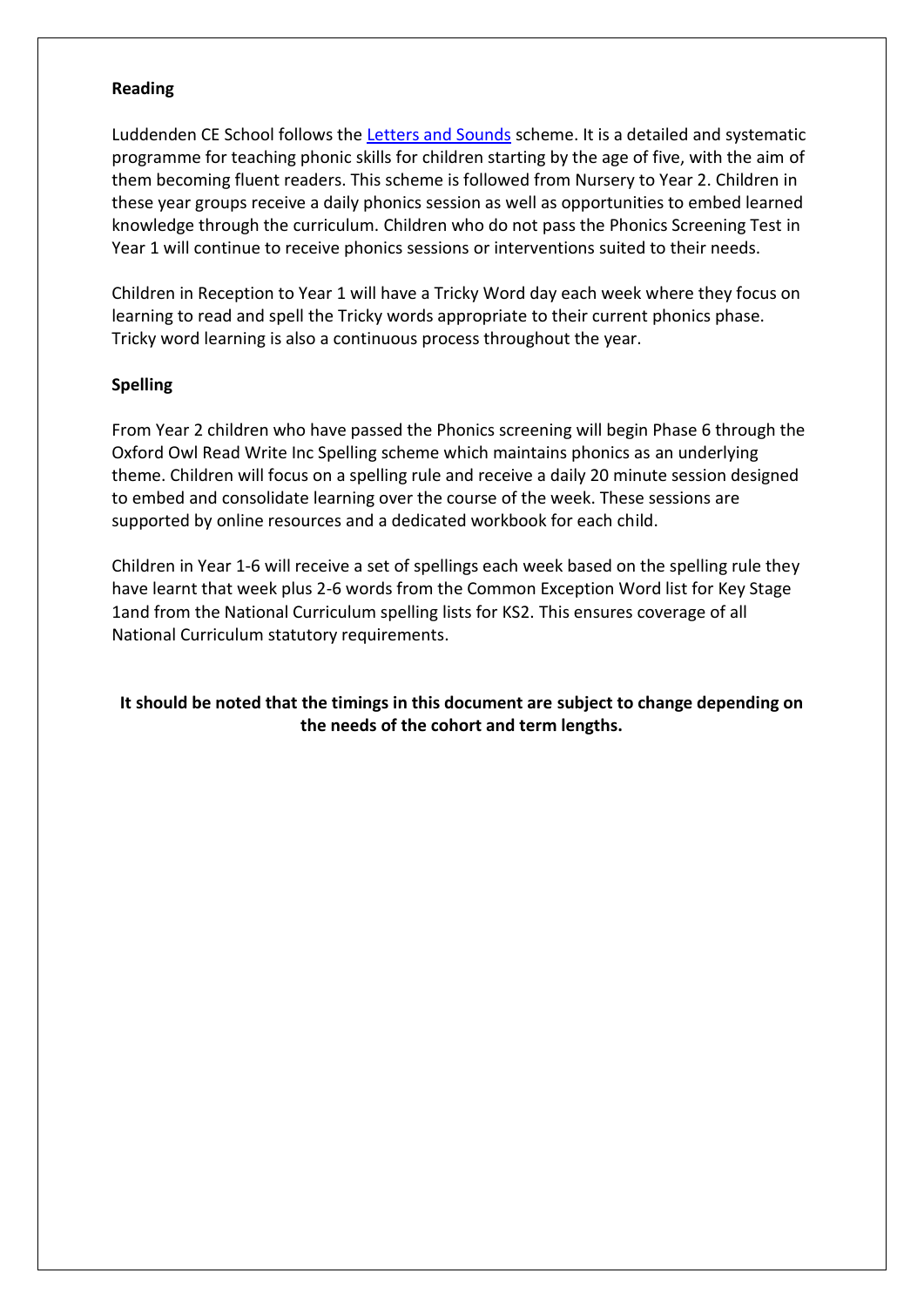# **Teaching Methods**

Teachers use the Introduce, Revisit, Teach, Practise, Apply sequence for teaching phonics as recommended by Letters and Sounds.



They use sound buttons for identifying individual graphemes in a word and hand movements to support children with segmenting and blending sounds to make words.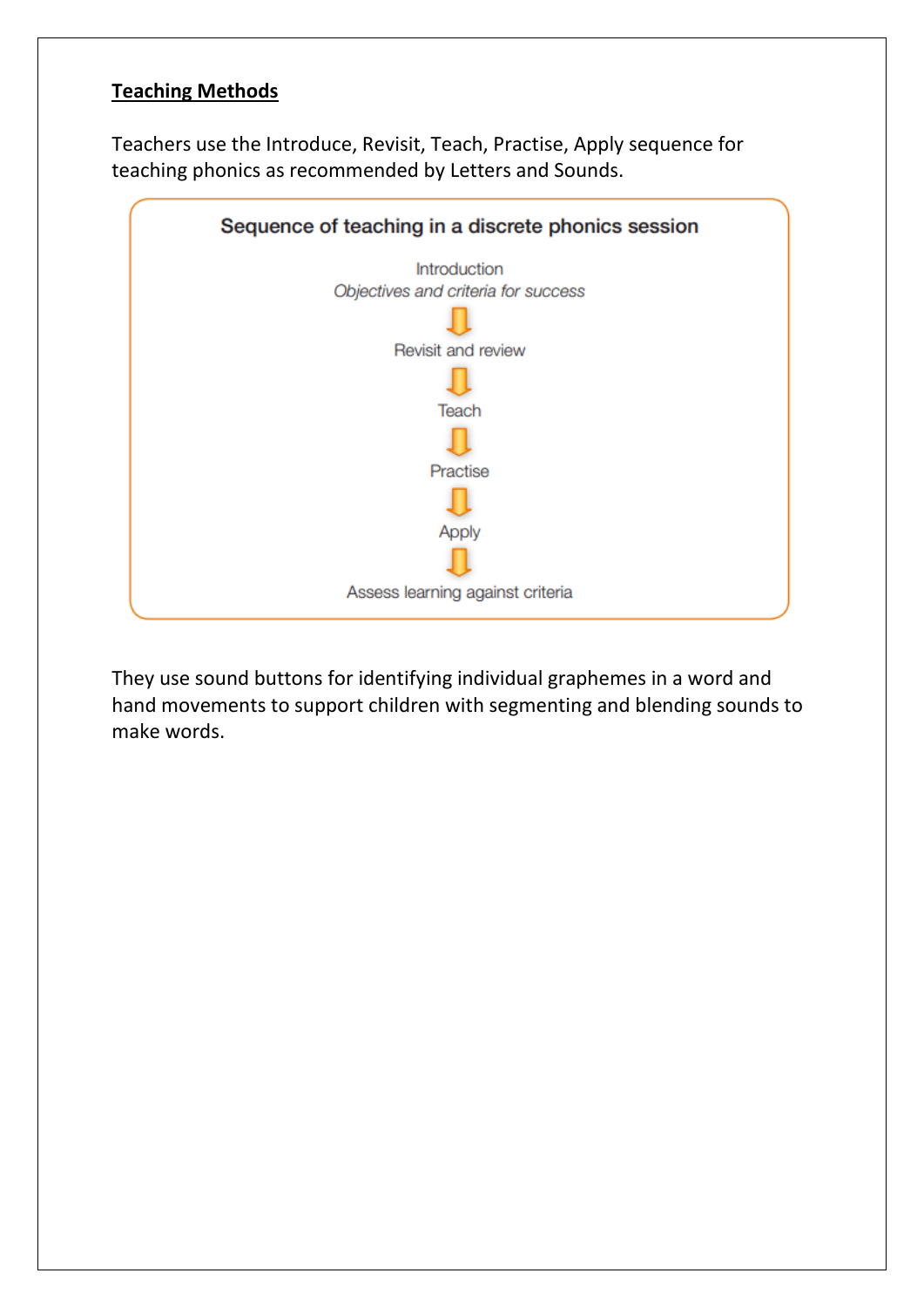#### **NURSERY/RECEPTION**

## **Phase 1**

Phase One falls largely within the Communication, Language and Literacy area of learning in the Early Years Foundation Stage. In particular, it will support linking sounds and letters in the order in which they occur in words, and naming and sounding the letters of the alphabet. It also draws on and promotes other areas of learning described in the Early Years Foundation Stage (EYFS), particularly Personal, Social and Emotional Development and Creative Development, where, for example, music plays a key part in developing children's language. Phase One contributes to the provision for Communication, Language and Literacy; it does not constitute the whole language provision.

The activities in Phase One are mainly adult led with the intention of teaching young children important basic elements of the Letters and Sounds programme such as oral segmenting and blending of familiar words. Meanwhile freely chosen activities are provided for children with the aim of embedding the Phase One adult-led activities in a language-rich provision that recognises the importance for play in their development.

#### **Planning and progression**

Teachers provide daily speaking and listening activities that are well matched to children's developing abilities and interests, drawing upon observations and assessments to plan for progression and to identify children who need additional support. A rich and varied environment supports children's language learning through Phase One and beyond. Indoor and outdoor spaces are well planned so that they can be used flexibly.

Exploring the sounds in words occurs as opportunities arise throughout the course of the day's activities, as well as in planned adult-led sessions with groups and individual children. Children's curiosity in letter shapes and written words is encouraged throughout Phase One to help them make a smooth transition to Phase Two, when grapheme–phoneme correspondences are introduced.

There is no requirement that children should have mastered all the skills in Phase One (e.g. the ability to supply a rhyming word) before beginning Phase Two.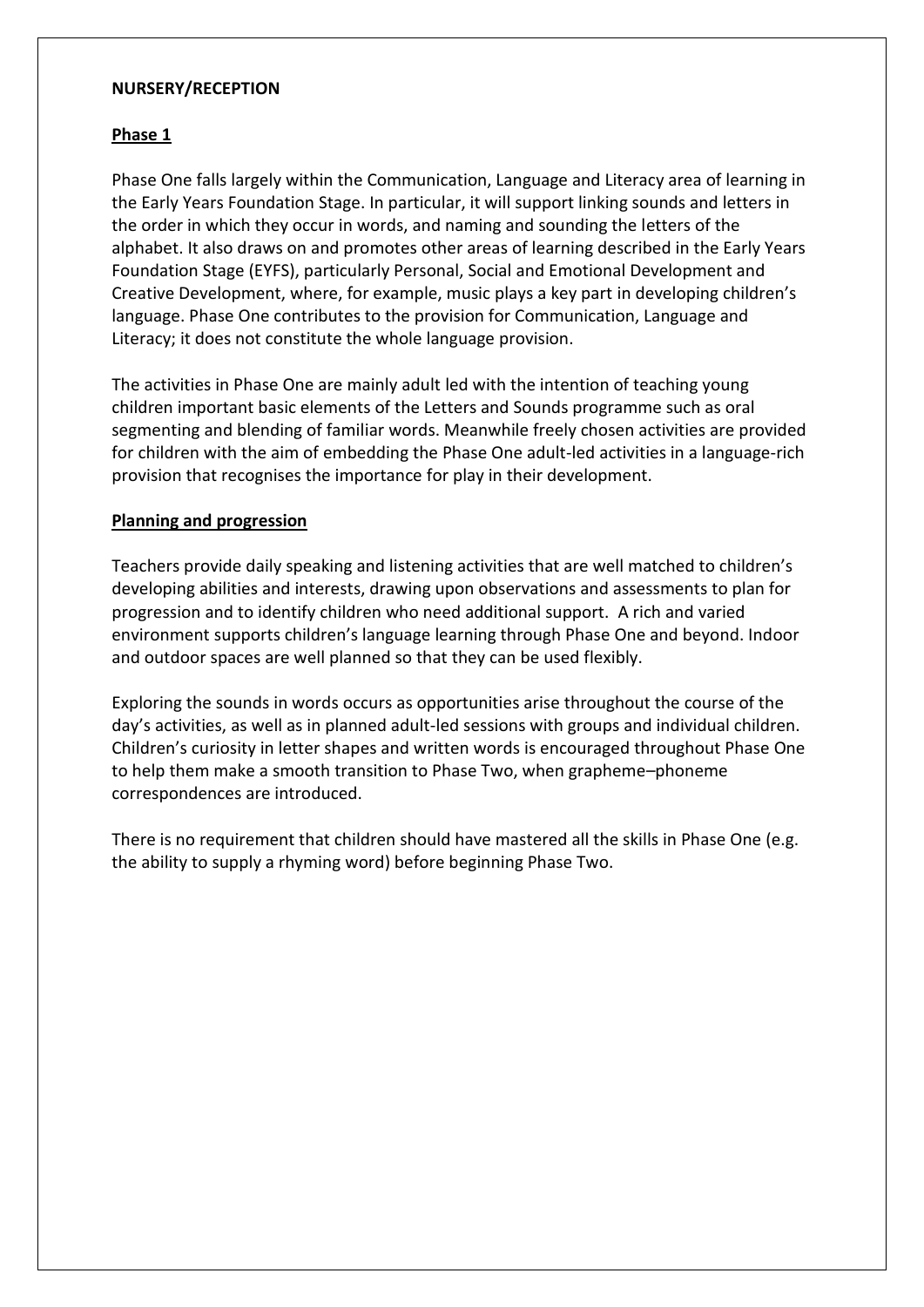#### **RECEPTION**

#### **Phase 2 - approximately 6 weeks**

Children entering Phase Two will have experienced a wealth of listening activities, including songs, stories and rhymes. They will be able to distinguish between speech sounds and many will be able to blend and segment words orally. Some will also be able to recognise spoken words that rhyme and will be able to provide a string of rhyming words, but inability to do this does not prevent moving on to Phase Two as these speaking and listening activities continue as mentioned previously.

The purpose of this phase is to teach at least 19 letters and move children on from oral blending and segmentation to blending and segmenting with letters. By the end of the phase many children should be able to read some VC (vowel consonant) and CVC (consonant vowel consonant) words and to spell them either using magnetic letters or by writing the letters on paper or on whiteboards. During the phase they will be introduced to reading two-syllable words and simple captions. They will also learn to read some highfrequency 'tricky' words: the, to, go, no, I, into

#### **Phase 3.- approximately 12 weeks**

#### **Tricky words**

During Phase 3, the following tricky words (which can't yet be decoded) are introduced:

| he  | you  |
|-----|------|
| she | they |
| we  | all  |
| me  | are  |
| be  | my   |
| was | her  |

#### **Phase 4 - approximately 4-6 weeks**

When children start Phase Four of the Letters and Sounds phonics programme, they will know a grapheme for each of the 44 phonemes. They will be able to blend phonemes to read CVC (consonant-vowel-consonant) words and segment in order to spell them. Children will also have begun reading straightforward two-syllable words and simple captions, as well as reading and spelling some tricky words.

In Phase 4, no new graphemes are introduced. The main aim of this phase is to consolidate the children's knowledge and to help them learn to read and spell words which have adjacent consonants, such as trap (tr), string (str) and milk. (lk)

#### **Tricky words**

During Phase 4, the following tricky words (which can't yet be decoded) are introduced:

| said      | some   | one  |
|-----------|--------|------|
| have      | come   | when |
| like      | were   | out  |
| <b>SO</b> | there  | what |
| do        | little |      |
|           |        |      |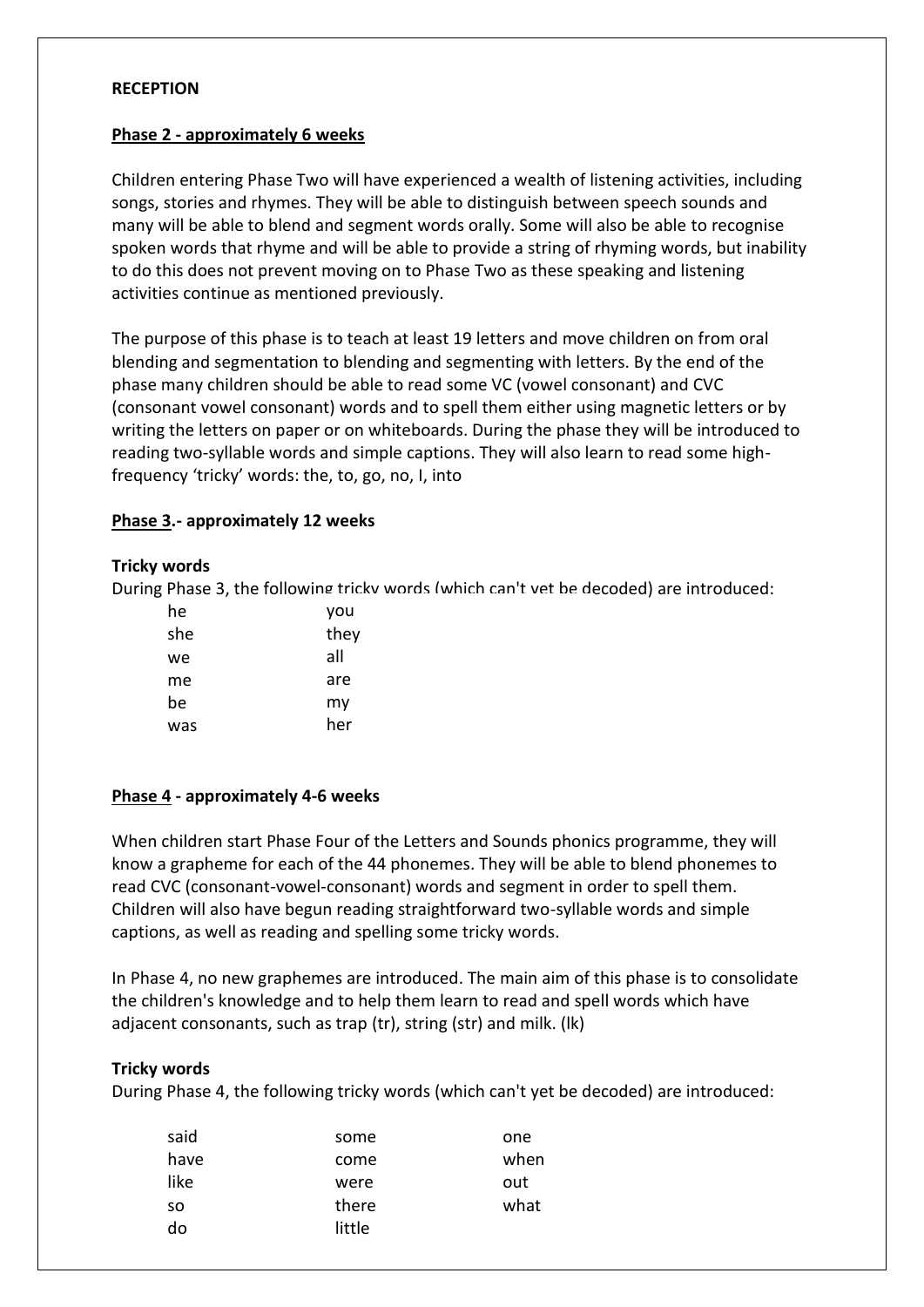|        | R - Autumn 1 Phase 1 - Reception Baseline Assessments         |  |
|--------|---------------------------------------------------------------|--|
|        | <b>Transition Week</b>                                        |  |
| Week 1 | Aspect 1: General Sound Discrimination - Environmental Sounds |  |
| Week 2 | Aspect 2: General Sound Discrimination - Instrumental Sounds  |  |
| Week 3 | Aspect 3: General Sound Discrimination -Body Percussion       |  |
| Week 4 | Aspect 4: Rhythm and Rhyme                                    |  |
| Week 5 | <b>Aspect 5: Alliteration</b>                                 |  |
| Week 6 | Aspect 6: Voice Sounds                                        |  |
| Week 7 | Aspect 7: Oral Blending and Segmenting                        |  |

| R - Autumn 2 Phase 2 |                               |
|----------------------|-------------------------------|
| Week 1               | s, a, t, p                    |
| Week 2               | i, n, m, d                    |
| Week 3               | g, o, c, k                    |
| Week 4               | ck, e, u, r                   |
| Week 5               | h, b, f/ff, l/ll              |
| Week 6               | SS                            |
| Week 7               | Revisit taught Phase 2 sounds |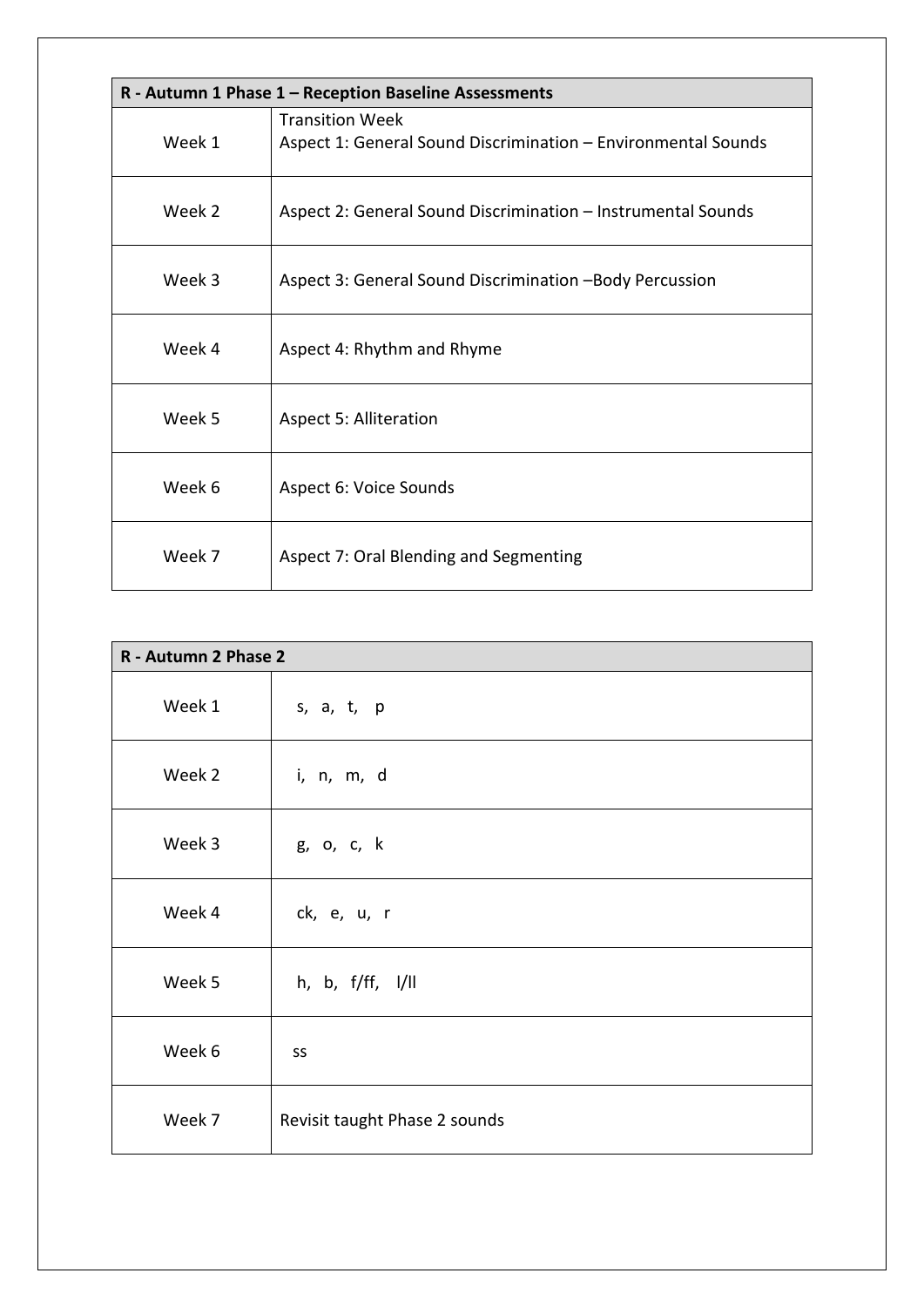| R - Spring $1 -$ Phase 3 |                                           |
|--------------------------|-------------------------------------------|
| Week 1                   | j, v, w, f                                |
| Week 2                   | y, z, qu, ch,                             |
| Week 3                   | sh, th, ng, ai                            |
| Week 4                   | ee, igh, oa, oo                           |
| Week 5                   | ar, or, ur, ow                            |
| Week 6                   | oi, ear, air, ure, er                     |
| Week 7                   | Revisit taught Phase 3 sounds and assess. |

| R - Spring 2 - Phase 3 |                                    |
|------------------------|------------------------------------|
| Week 1                 | Tricky Words - was, you, they, all |
| Week 2                 | Tricky Words - are, my, her        |
| Week 3                 | Phase 4                            |
| Week 4                 | Phase 4                            |
| Week 5                 | Phase 4                            |
| Week 6                 | Phase 4                            |
| Week 7                 | Phase 4                            |

The Summer Term in Reception is used to revisit any sounds that are not secure and to focus on reading and sentence writing.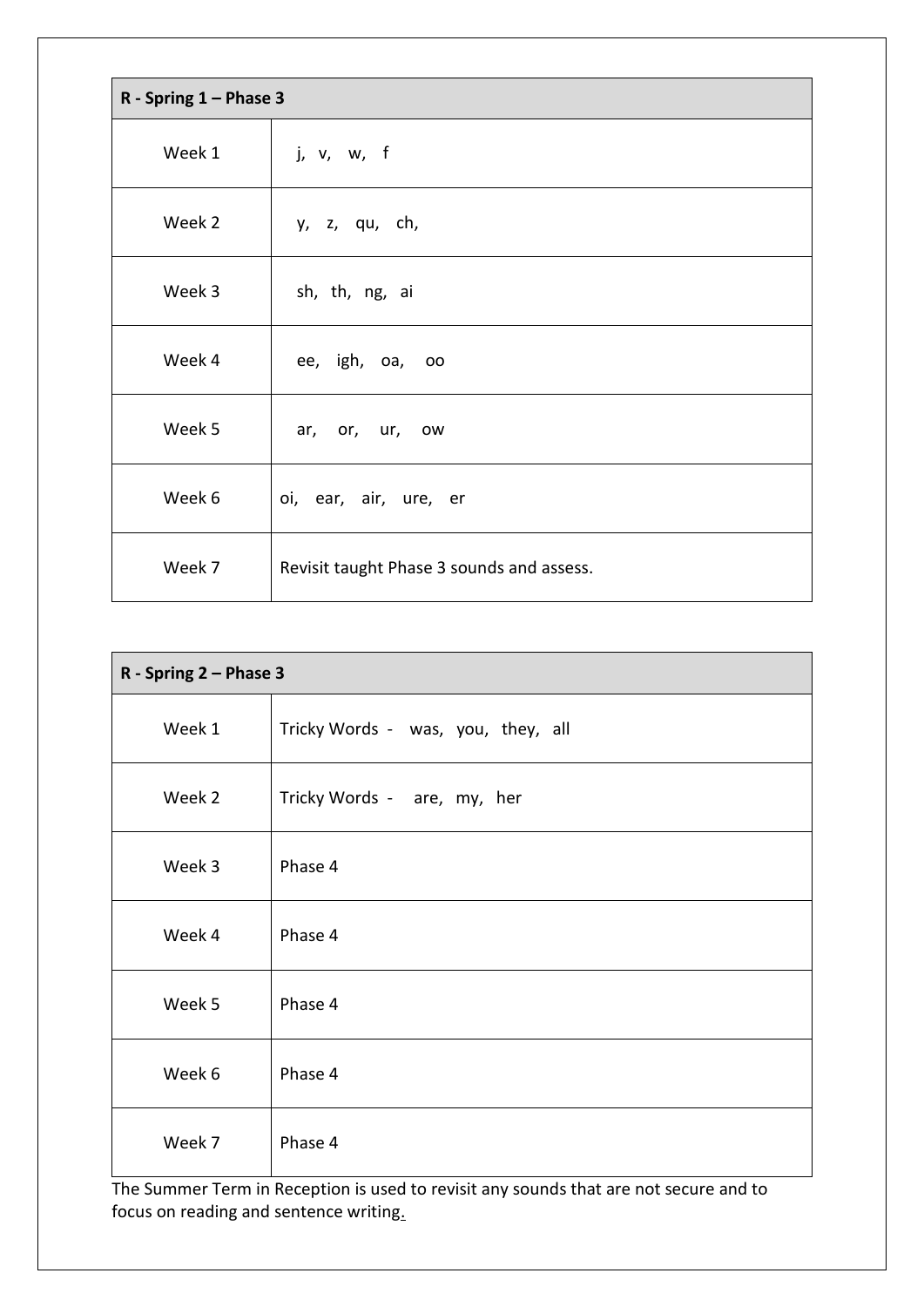# **YEAR ONE**

Phase 3 and 4 are taught during children's time in Reception and are re-visited throughout year 1.

Children entering Phase 5 will already be able to read and spell words with adjacent consonants, such as trap, string and flask. They will also be able to read and spell some polysyllabic words.

In Phase 5, children will learn more graphemes and phonemes. For example, they already know ai as in rain, but now they will be introduced to ay as in day and a-e as in make. Alternative pronunciations for graphemes will also be introduced, e.g. ea in tea, head and break.

With practice, speed at recognising and blending graphemes will improve. Word and spelling knowledge will be worked on extensively.

#### **Phase 5 - approximately 8 weeks.**

#### Tricky words

During Phase 5, the following tricky words (which can't yet be decoded) are introduced:

- oh
- their
- people
- Mr
- Mrs
- looked
- called
- asked
- could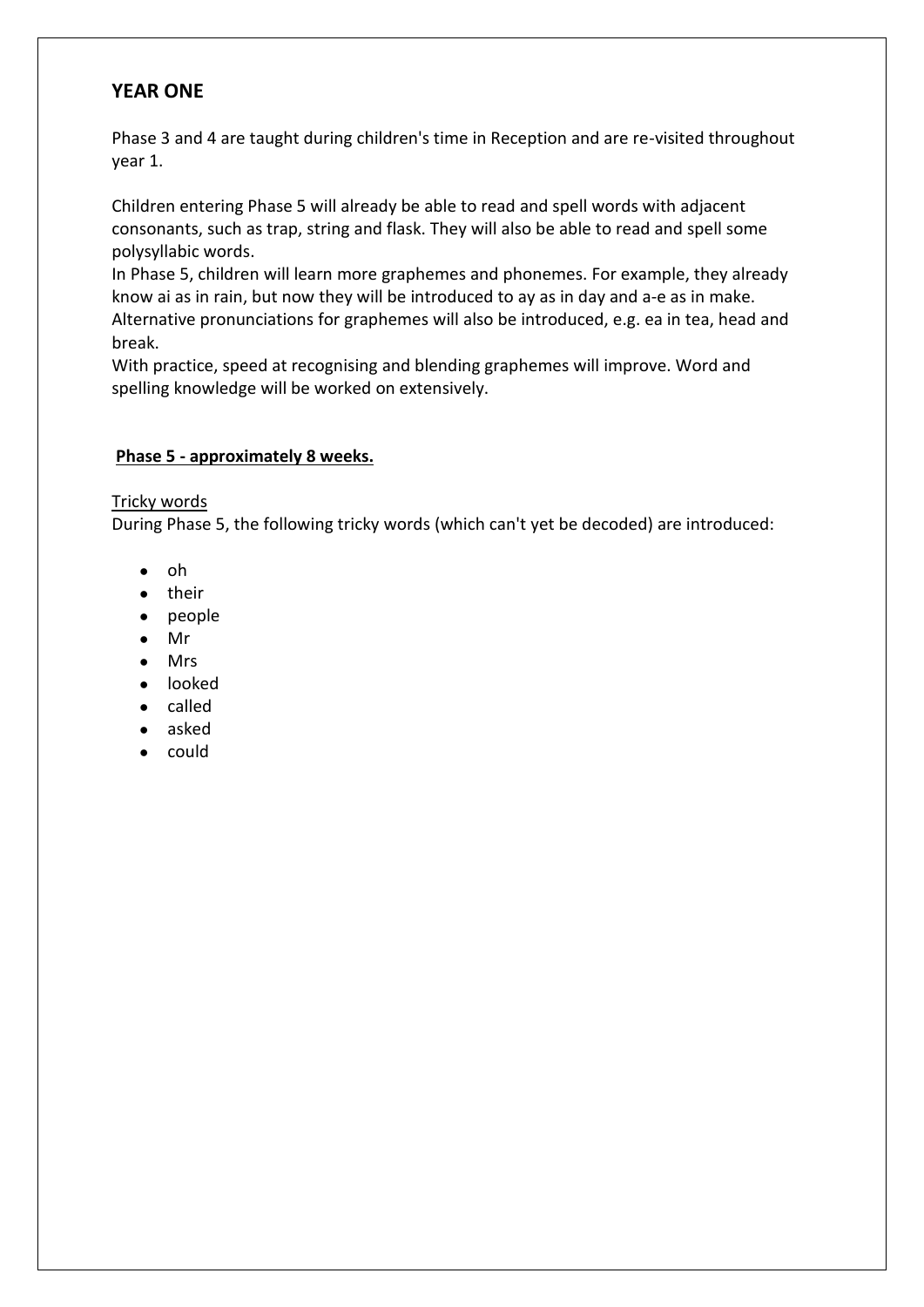| Y1 - Autumn 1 |                                                                         |
|---------------|-------------------------------------------------------------------------|
| Week 1        | <b>Transition Week</b>                                                  |
| Week 2        | Recap Phase 3 gaps as indicated by Reception data<br>a are ask be       |
| Week 3        | Recap Phase 3 gaps as indicated by Reception data<br>by come do friends |
| Week 4        | Recap Phase 3 gaps as indicated by Reception data<br>full go has he     |
| Week 5        | Recap Phase 4 gaps as indicated by Reception data<br>here his house I   |
| Week 6        | Recap Phase 4 gaps as indicated by Reception data<br>is love me my      |
| Week 7        | Recap Phase 4 gaps as indicated by Reception data                       |

| Y1 - Autumn 2 |                               |
|---------------|-------------------------------|
|               | ay, ou, ie, ea                |
| Week 1        | no of once one                |
|               | oy, ir, ue, er                |
| Week 2        | our pull push put             |
|               | wh, ew, ph, ey                |
| Week 3        | said says school she          |
|               | oe, au                        |
| Week 4        | so some the there             |
| Week 5        | a-e, e-e, i-e, o-e, u-e       |
|               | they to today was             |
| Week 6        | <b>Mock Phonics Screening</b> |
|               | we were where you             |
| Week 7        | Revisit split digraphs        |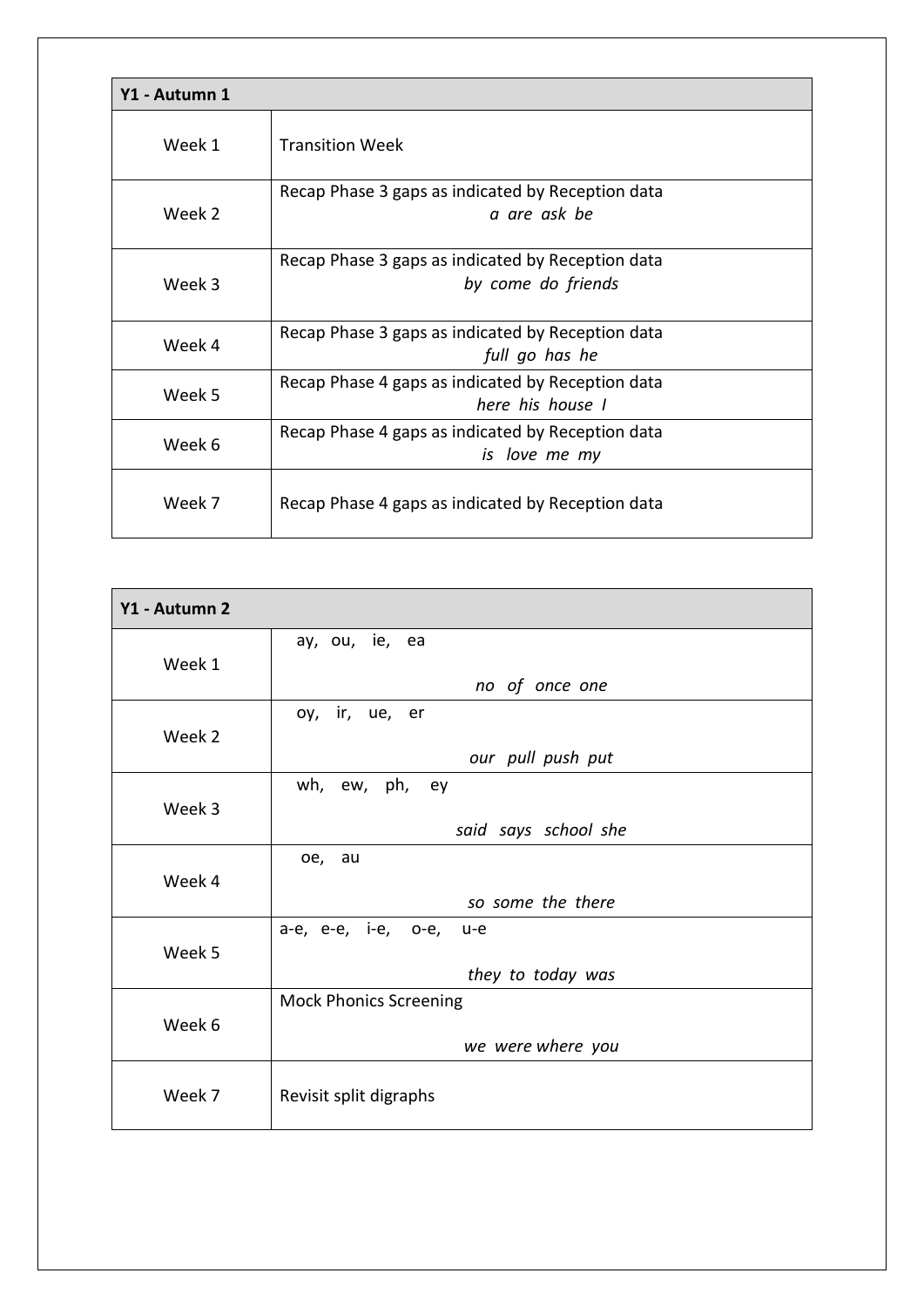|        | Y1 - Spring 1 (usually a short term)       |  |  |
|--------|--------------------------------------------|--|--|
|        | Alternative pronunciations                 |  |  |
| Week 1 | i, o, c, g, u                              |  |  |
|        | your after again any                       |  |  |
| Week 2 | OW,<br>ee,<br>ie,<br>er                    |  |  |
|        | bath beautiful because behind              |  |  |
| Week 3 | a, y, ou, ch                               |  |  |
|        | both break busy child                      |  |  |
|        | <b>Mock Phonics Screening</b>              |  |  |
| Week 4 | children Christmas class climb             |  |  |
|        | Revisit unsecure Phase 5 sounds and assess |  |  |
| Week 5 | clothes cold could door                    |  |  |
| Week 6 |                                            |  |  |
| Week 7 |                                            |  |  |

| Y1 - Spring 2 |                                            |
|---------------|--------------------------------------------|
|               | Assess children for any gaps in learning   |
| Week 1        |                                            |
|               | even every everybody eye                   |
|               | Revisit unsecure Phase 5 sounds and assess |
| Week 2        |                                            |
|               | fast father find floor                     |
|               | <b>Mock Phonics Screening</b>              |
| Week 3        |                                            |
|               | gold grass great kind                      |
|               | Revisit unsecure Phase 5 sounds and assess |
| Week 4        |                                            |
|               | last many mind money                       |
|               | Revisit unsecure Phase 5 sounds and assess |
| Week 5        |                                            |
|               | most move Mr Mrs                           |
|               | Revisit unsecure Phase 5 sounds and assess |
| Week 6        |                                            |
|               | old only parents pass                      |
| Week 7        | Revisit unsecure Phase 5 sounds and assess |
|               |                                            |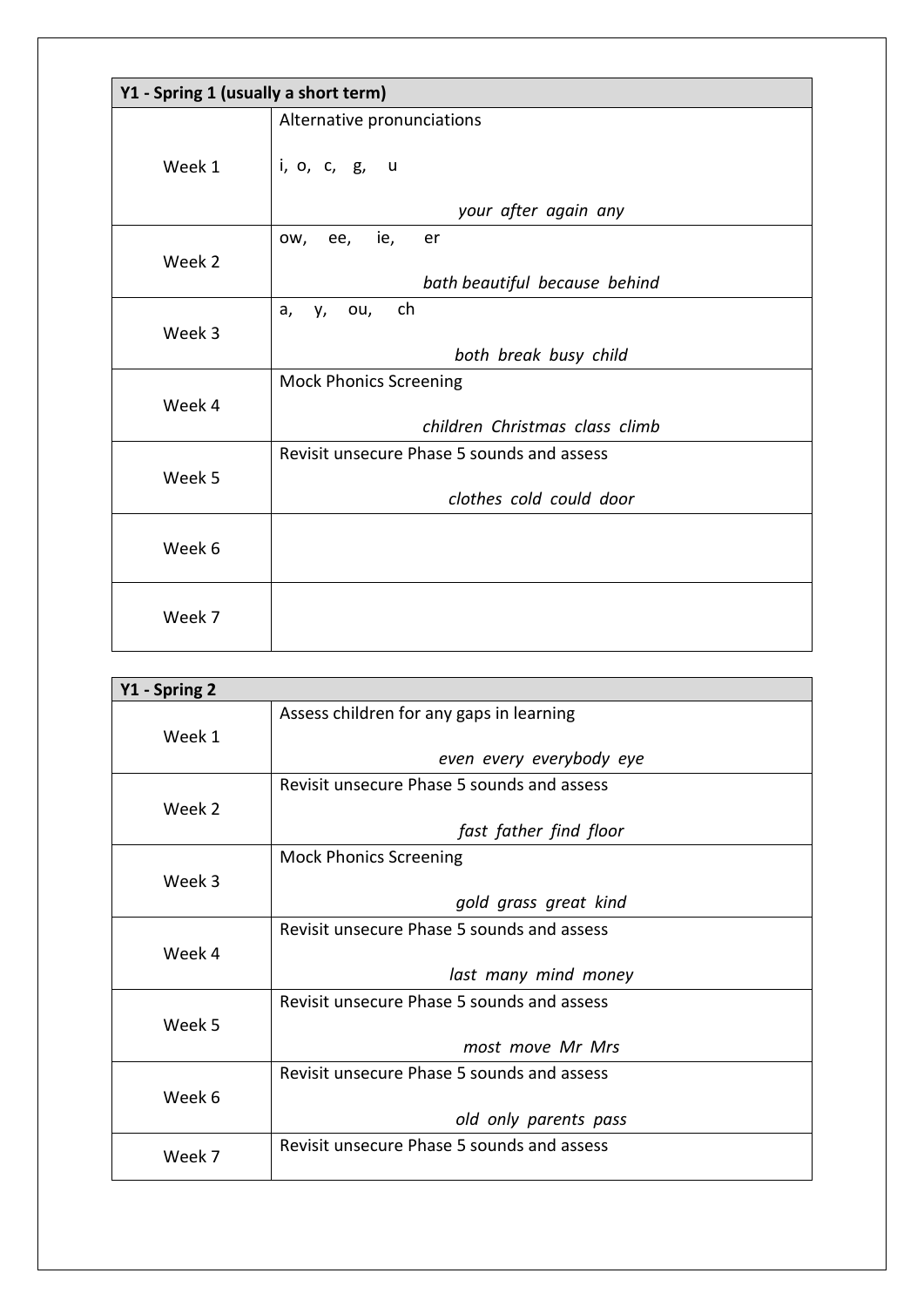|        | Y1 - Summer 1 – Phonics Screening Check                                                                                                                                                                                             |  |
|--------|-------------------------------------------------------------------------------------------------------------------------------------------------------------------------------------------------------------------------------------|--|
| Week 1 | Word reading practice using Phase 5 sounds.                                                                                                                                                                                         |  |
| Week 2 | <b>Phonics Screening Week</b>                                                                                                                                                                                                       |  |
| Week 3 | The $\frac{f}{f}$ , $\frac{1}{f}$ , $\frac{1}{s}$ , $\frac{1}{z}$ and $\frac{1}{k}$ sounds are usually spelt as ff, II, ss, zz and<br>ck if they come straight after a single vowel letter in short words<br>past path people plant |  |
| Week 4 | The <b>n</b> sound spelt <b>n</b> before <b>k</b><br>poor pretty prove should                                                                                                                                                       |  |
| Week 5 | Division of words into syllables<br>steak sugar sure told                                                                                                                                                                           |  |
| Week 6 | The $-$ ch sound is usually spelt as tch if it comes straight after a single<br>vowel letter.<br>water who whole wild would                                                                                                         |  |
| Week 7 | The v sound at the end of words - the letter e needs to be added<br>after the <b>v</b> .                                                                                                                                            |  |

| Y1 - Summer 2 |                                                                                                             |
|---------------|-------------------------------------------------------------------------------------------------------------|
| Week 1        | Adding s and es to words (plural of nouns and the third person<br>singular of verbs)                        |
| Week 2        | Adding the endings $-$ ing, $-e$ d and $-e$ r to verbs where no change is<br>needed to the root word        |
| Week 3        | Adding -er and -est to adjectives where no change is needed to the<br>root word                             |
| Week 4        | Words ending $-\mathbf{y}$ making the ee sound.                                                             |
| Week 5        | The <b>k</b> sound is spelt as <b>k</b> rather than as <b>c</b> before <b>e</b> , <b>i</b> and <b>y</b> .   |
| Week 6        | The prefix $un-$ is added to the beginning of a word without any<br>change to the spelling of the root word |
| Week 7        | Compound words                                                                                              |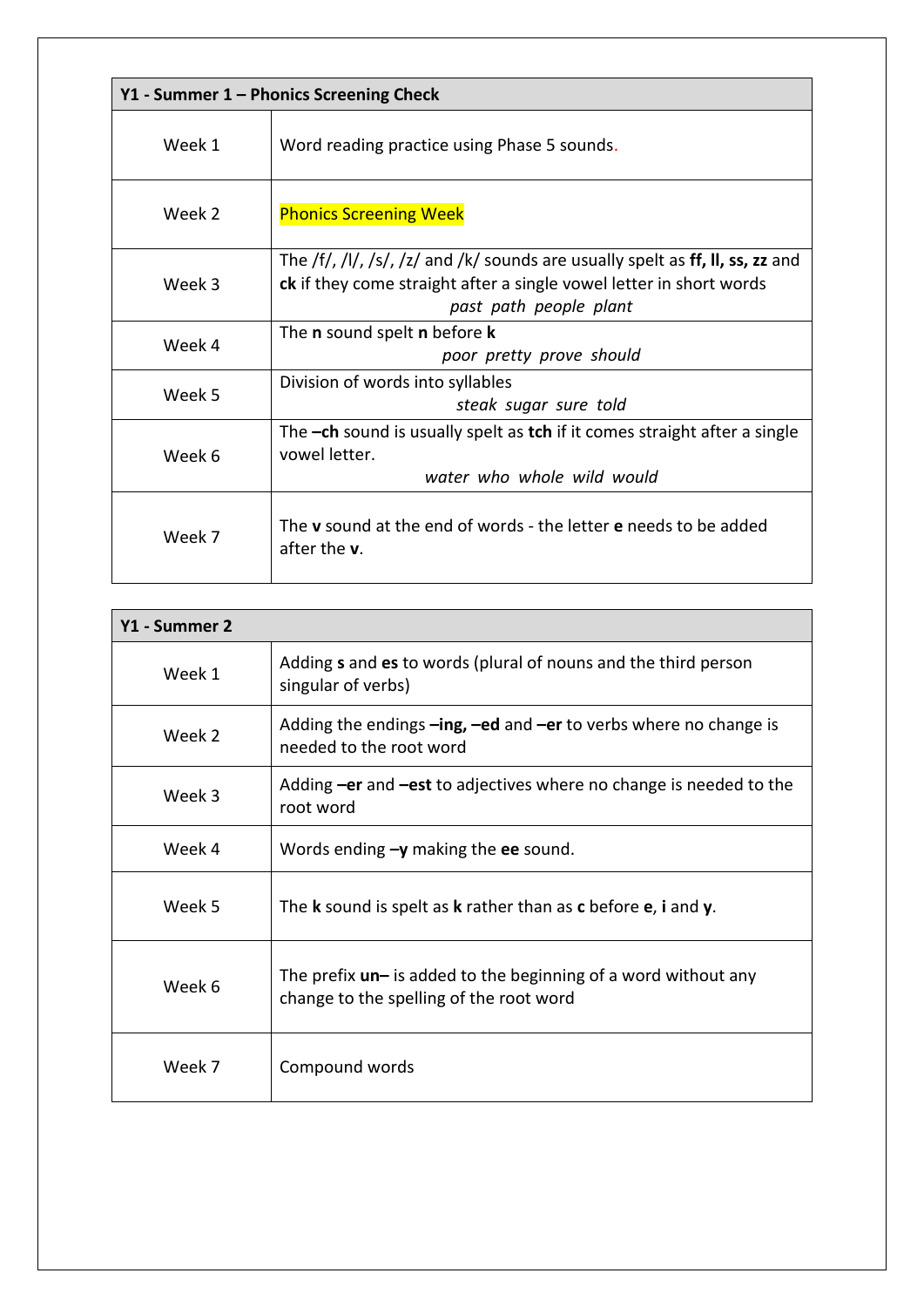Year 2 follow the Read, Write Inc Spelling Programme devised by Ruth Miskin. This programme follows a set of activities and tasks using online teaching resources which are supplemented by teacher guidance.

These activities and tasks are repeated through the programme so that over time children are able to focus on the skill being learnt as opposed to the activity itself.

It covers "all of the spelling requirements of the National Curriculum in England (September 2013."

Children who have reached the required level in Phonics i.e. passed the Phonics Screening Check in Year 1 then they will begin this programme on entry to Year 2.

Children who scored highly, but did not pass the Phonics Screening Check (a score of 25-32) **and** secure in Phase 3 and 4 will begin this programme on entry to Year 2 but will receive a discrete phonics intervention alongside.

Children who scored less than 20 and **are not** secure in Phase 3 and 4 on the Phonics Screening Check will receive daily phonics lessons with Year 1.

Children are taught two of the Year 1 and 2 Common Exception Word as spellings each week and receive these as part of their spellings which are sent home.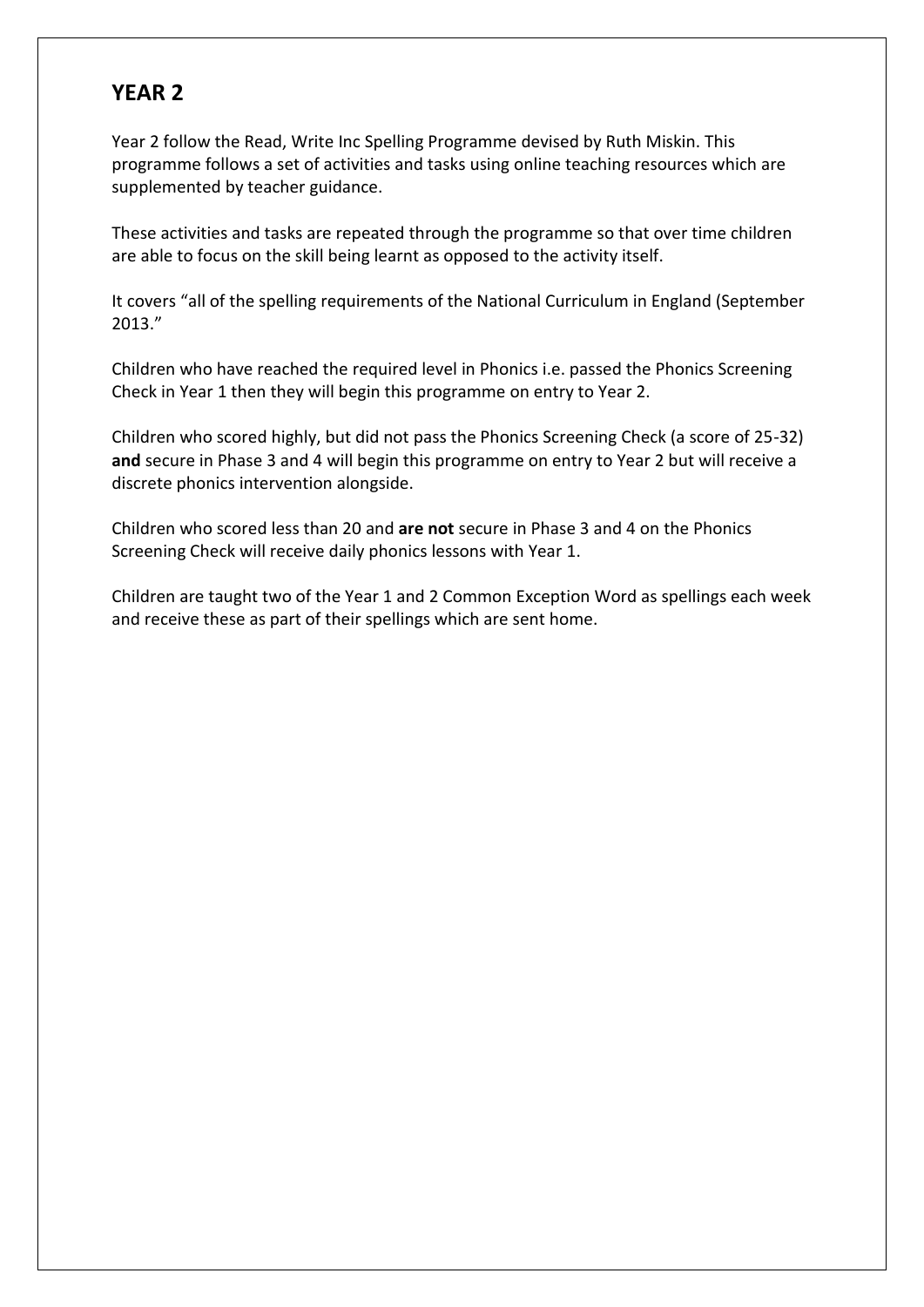| Y2 - Autumn 1 - Book 2a |                                                                            |
|-------------------------|----------------------------------------------------------------------------|
| Week 1                  | Pre-programme activities - Year 1 spelling                                 |
| Week 2                  | The or sound spelt a before I and II                                       |
|                         | a are ask be                                                               |
| Week 3                  | Soft c sound                                                               |
|                         | by come do friends                                                         |
| Week 4                  | Special Focus: where, could, there, want, was, would, what                 |
| Week 5                  | Adding the suffix $-y$ to words ending in a short vowel and a<br>consonant |
|                         | full go has he                                                             |
| Week 6                  | Adding the suffix $-y$ to words ending in e                                |
|                         | here his house I                                                           |
| Week 7                  | Homophones                                                                 |
|                         | <b>Assessment</b>                                                          |

|        | Y2 - Autumn 2 Book 2a                                       |  |
|--------|-------------------------------------------------------------|--|
|        | Adding the suffix -ly to words to make adverbs              |  |
| Week 1 |                                                             |  |
|        | is love me my                                               |  |
|        | The n sound spelt kn and gn                                 |  |
| Week 2 |                                                             |  |
|        | no of once one                                              |  |
|        |                                                             |  |
| Week 3 | Special Focus: money, busy, people, half                    |  |
|        |                                                             |  |
|        | The igh sound spelt y                                       |  |
| Week 4 | our pull push put                                           |  |
|        |                                                             |  |
|        | Adding the suffix -ing to words ending in a short vowel and |  |
| Week 5 | consonant                                                   |  |
|        | said says school she                                        |  |
|        | Homophones                                                  |  |
| Week 6 |                                                             |  |
|        | so the they to                                              |  |
| Week 7 |                                                             |  |
|        | Adding the suffix -ing to words ending ending in e or ie    |  |
|        |                                                             |  |
|        | <b>Assessment</b>                                           |  |
|        |                                                             |  |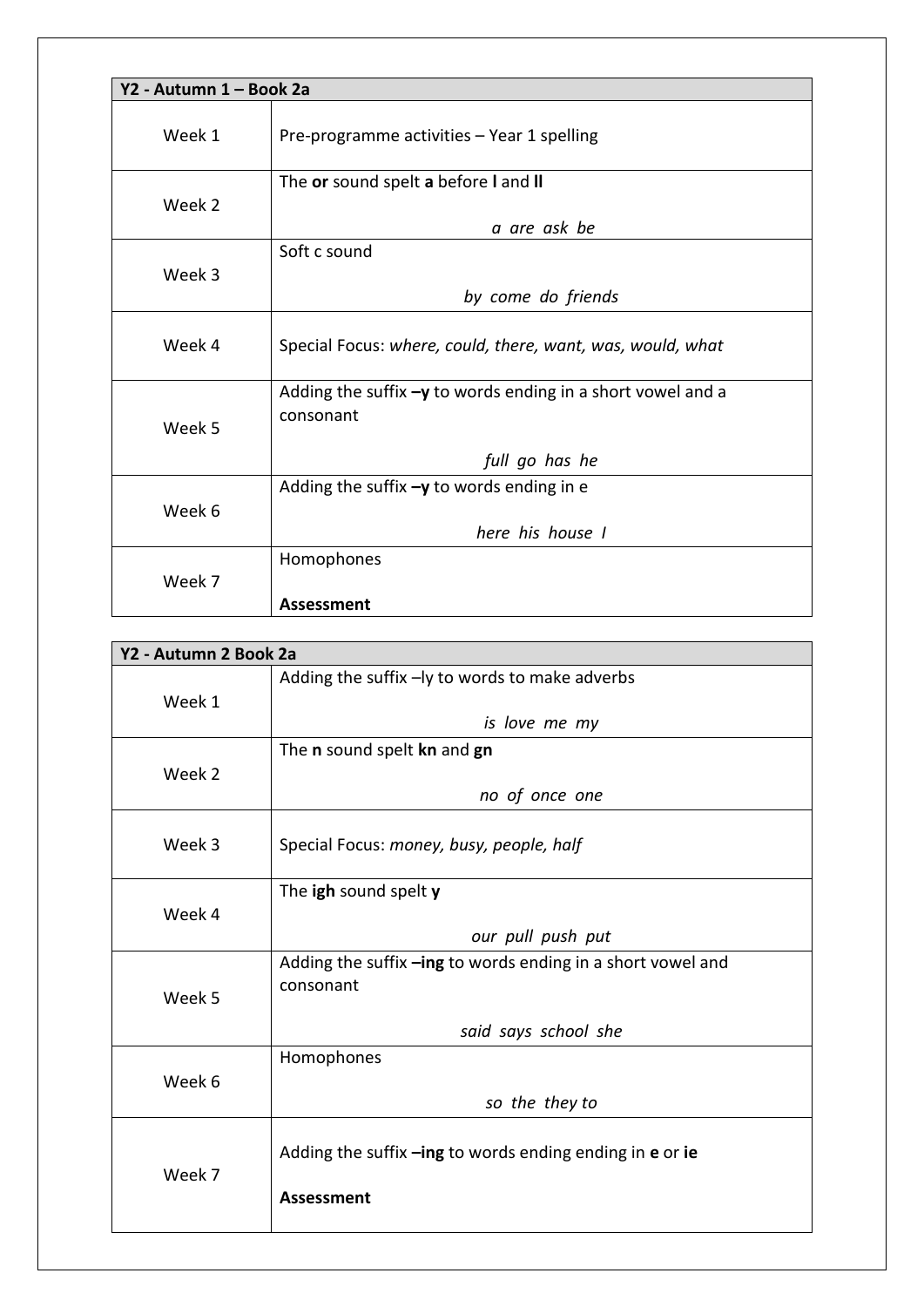| Y2 - Spring 1 Book 2a |                                                                  |
|-----------------------|------------------------------------------------------------------|
|                       | The j sound                                                      |
| Week 1                |                                                                  |
|                       | today was we were                                                |
|                       | <b>Contractions and Apostrophes</b>                              |
| Week 2                |                                                                  |
|                       | you your after again                                             |
|                       | The o sound spelt a after w and qu                               |
| Week 3                |                                                                  |
|                       | any bath beautiful because                                       |
|                       | Adding the suffix -ed to words ending in 2 consonant letters and |
| Week 4                | words ending in a short vowel and a consonant                    |
|                       | behind both break busy                                           |
|                       | The u sound spelt o and the or sound spelt ar after w            |
| Week 5                |                                                                  |
|                       | child children Christmas class                                   |
|                       | Adding the suffix -ed swapping y for i                           |
| Week 6                | (Swap, double or drop)                                           |
|                       |                                                                  |
|                       | climb clothes cold could                                         |
|                       | Possessive apostrophes                                           |
| Week 7                |                                                                  |
|                       | <b>Assessment</b>                                                |

| Y2 - Spring 2 - Book 2b KS1 SATS |                                                                           |
|----------------------------------|---------------------------------------------------------------------------|
| Week 1                           | The r sound spelt wr                                                      |
|                                  | door even every everybody                                                 |
|                                  | Adding suffixes $-er$ and $-est$ to words where no change is needed;      |
| Week 2                           | words ending in e                                                         |
|                                  | eye fast father find                                                      |
| Week 3                           | Special Focus: many, some, should, come, any, would                       |
|                                  | Adding suffixes $-er$ and $-est$ to words swapping $y$ for i (Swap,       |
| Week 4                           | double or drop)                                                           |
|                                  | floor gold grass great                                                    |
|                                  | Adding suffixes $-er$ and $-est$ to words swapping $y$ for i doubling the |
|                                  | consonant, where the root word ends in a short vowel plus                 |
| Week 5                           | consonant.                                                                |
|                                  | (Swap, double or drop)                                                    |
|                                  |                                                                           |
|                                  | kind last many mind                                                       |
|                                  | Homophones                                                                |
| Week 6                           |                                                                           |
|                                  | money most move Mr                                                        |
| Week 7                           | The ee sound spelt ey                                                     |
|                                  |                                                                           |
|                                  | Assessment                                                                |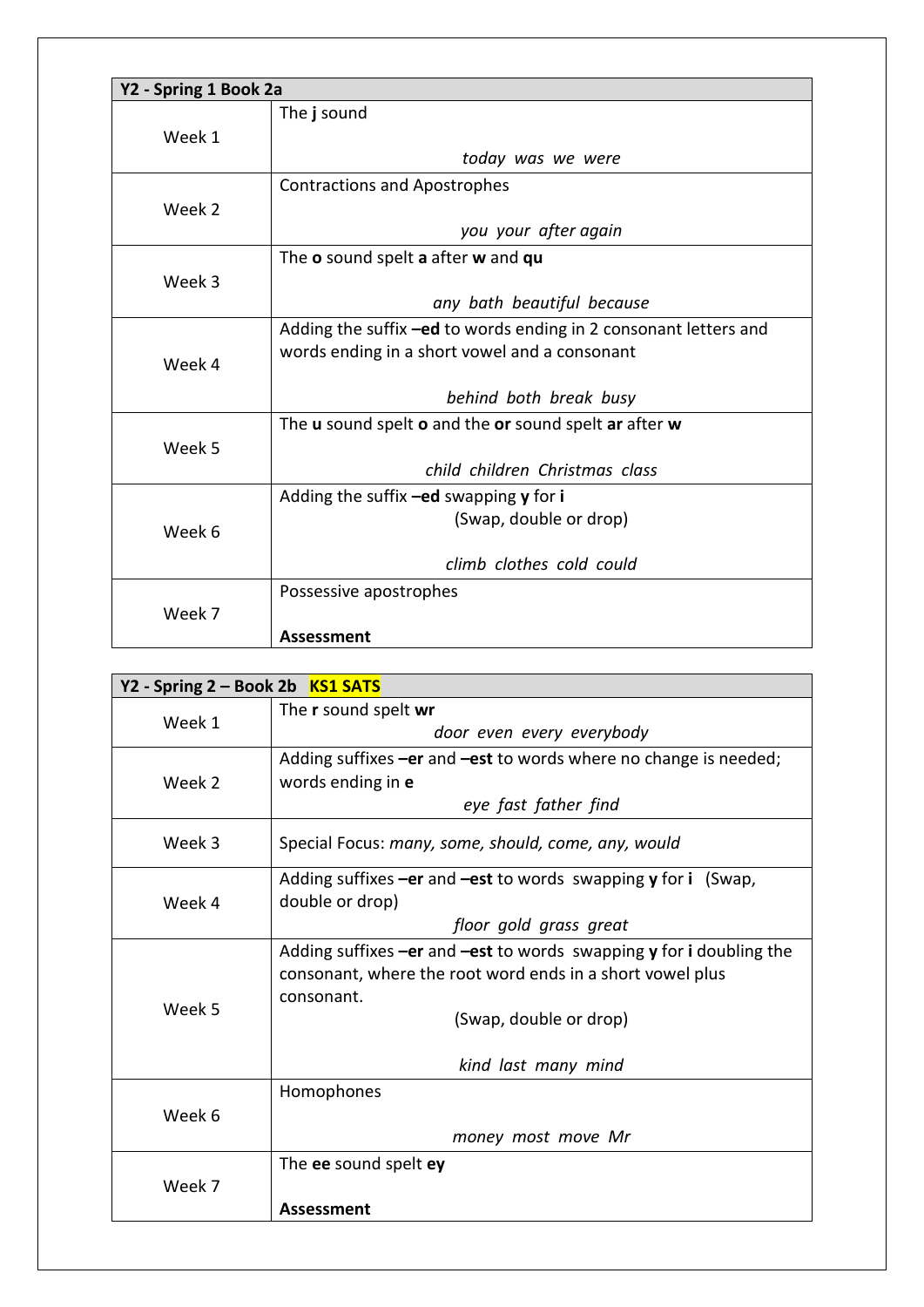|        | Y2 - Summer 1 – Book 2b                                                     |  |
|--------|-----------------------------------------------------------------------------|--|
| Week 1 | Adding the suffix -ness to root words where no change is needed to          |  |
|        | the root word.                                                              |  |
|        | Mrs old only parents                                                        |  |
|        |                                                                             |  |
| Week 2 | Words ending in $-i\mathbf{l}$ and words where s makes a zh sound – pencil, |  |
|        | fossil, treasure, revision                                                  |  |
|        | Adding the suffix -ness when swapping y for i                               |  |
|        | (Swap, double or drop)                                                      |  |
| Week 3 |                                                                             |  |
|        | pass past path people                                                       |  |
|        | Words ending in -le                                                         |  |
| Week 4 |                                                                             |  |
|        | <b>plant</b> poor pretty prove                                              |  |
|        | Homophones                                                                  |  |
| Week 5 |                                                                             |  |
|        | should steak sugar sure                                                     |  |
|        | Words ending in -el                                                         |  |
| Week 6 |                                                                             |  |
|        | told water who whole wild                                                   |  |
| Week 7 | Words ending in -al                                                         |  |
|        |                                                                             |  |
|        | <b>Assesment</b>                                                            |  |

|        | Y2 - Summer 2 - Book 2b                                              |  |
|--------|----------------------------------------------------------------------|--|
| Week 1 | The ir sound spelt or after w: world, worst, password                |  |
| Week 2 | Adding the suffix -ful                                               |  |
| Week 3 | Adding the suffix -less                                              |  |
| Week 4 | Contractions and apostrophes                                         |  |
| Week 5 | Adding the suffix -ment                                              |  |
| Week 6 | Adding the suffix -tion                                              |  |
| Week 7 | Adding the suffix -es<br>Possessive apostrophes<br><b>Assessment</b> |  |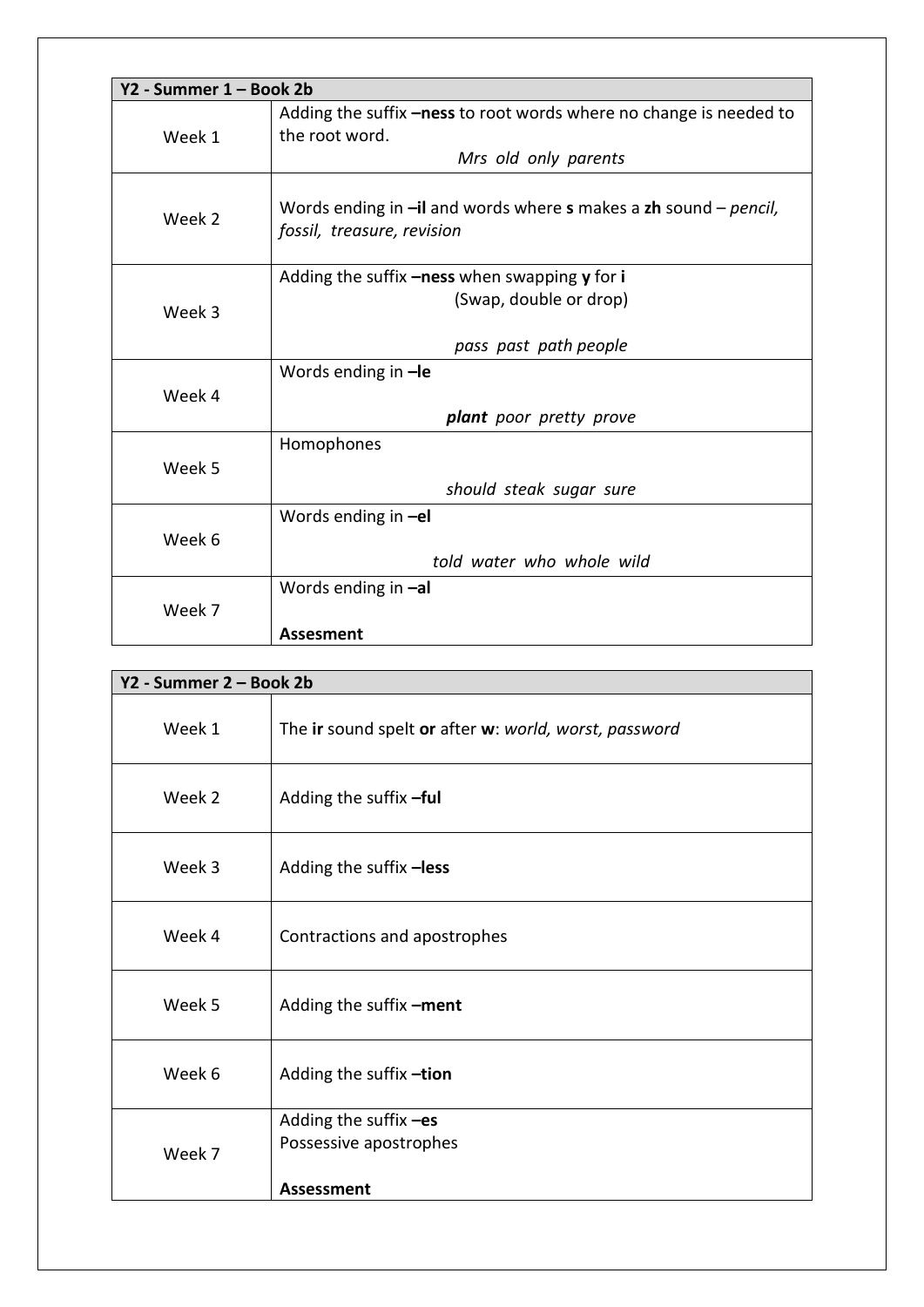Year 3 follow the Read, Write Inc Spelling Programme devised by Ruth Miskin. This programme follows a set of activities and tasks using online teaching resources which are supplemented by teacher guidance.

These activities and tasks are repeated through the programme so that over time children are able to focus on the skill being learnt as opposed to the activity itself.

It covers "all of the spelling requirements of the National Curriculum in England (September 2013."

This programme is alternated each week with a week where children learn the words set out in the Year 3 and 4 National Curriculum spelling list. Spelling sent home will alternate between words related to the spelling rule learnt and the Spelling List words learnt.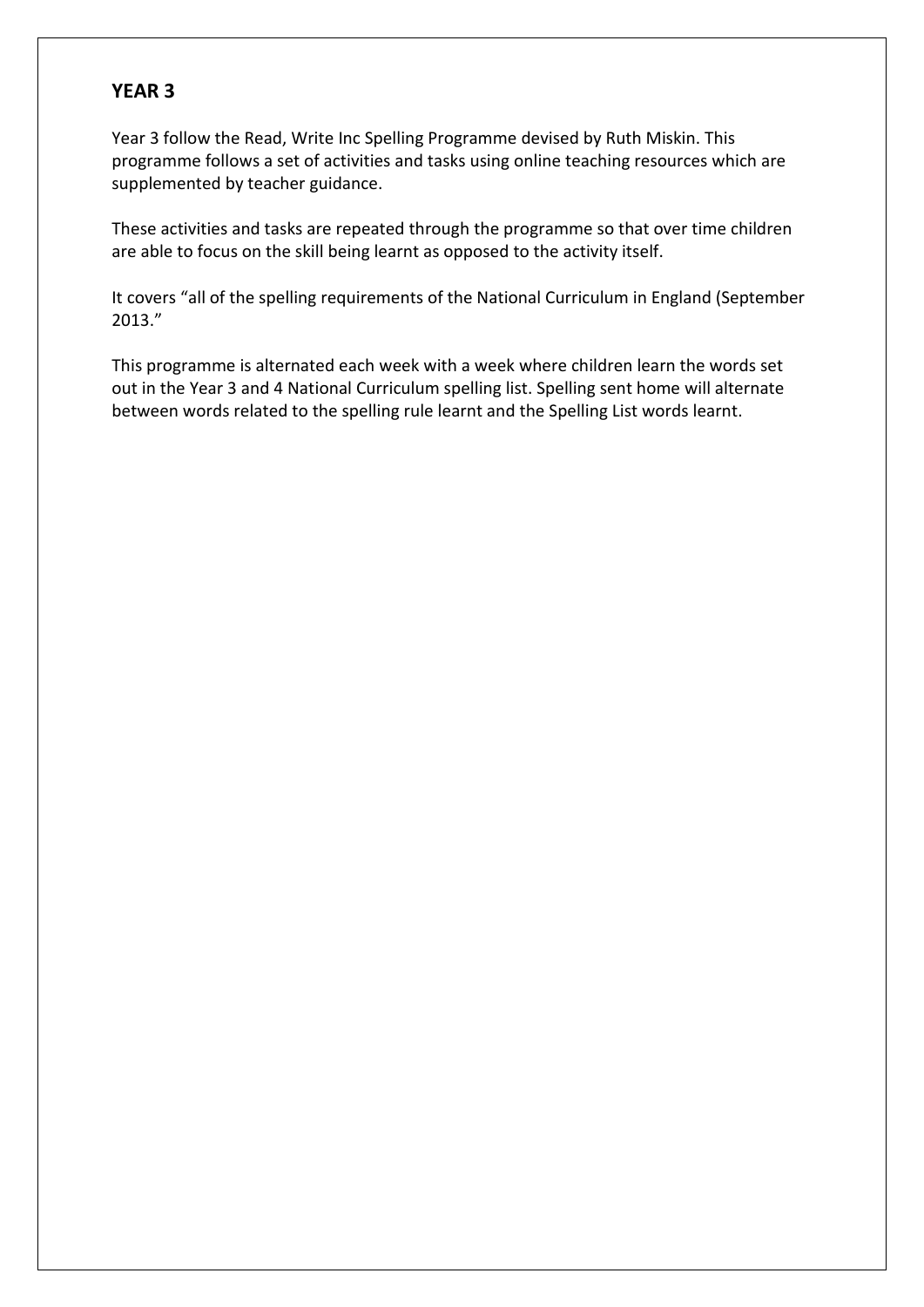| Y3 - Autumn 1 |                                                                                                       |
|---------------|-------------------------------------------------------------------------------------------------------|
| Week 1        | Adding the prefix dis- and in-                                                                        |
| Week 2        | Year 3/4 National curriculum spelling list<br>accident(ally) actual(ly) address appear arrive believe |
| Week 3        | Adding im- to root words beginning with m or p                                                        |
| Week 4        | Year 3/4 National curriculum spelling list<br>bicycle breath breathe build calendar caught            |
| Week 5        | Special Focus – answer, island, February, length, strength,<br>business/busy                          |
| Week 6        | Adding the suffix -ous                                                                                |
| Week 7        | Consolidation/Assessment                                                                              |

| Y3 - Autumn 2 |                                                                                                   |
|---------------|---------------------------------------------------------------------------------------------------|
| Week 1        | Year 3/4 National curriculum spelling list                                                        |
|               | centre century certain circle complete consider                                                   |
| Week 2        | Adding the suffix $-ly$ (to adjectives to form adverbs)                                           |
| Week 3        | Year 3/4 National curriculum spelling list<br>Decide describe different difficult disappear       |
| Week 4        | Words ending in -ture                                                                             |
| Week 5        | Year 3/4 National curriculum spelling list<br>early earth eight/eighth enough exercise experience |
| Week 6        | Homophones                                                                                        |
| Week 7        | Consolidation/Assessment                                                                          |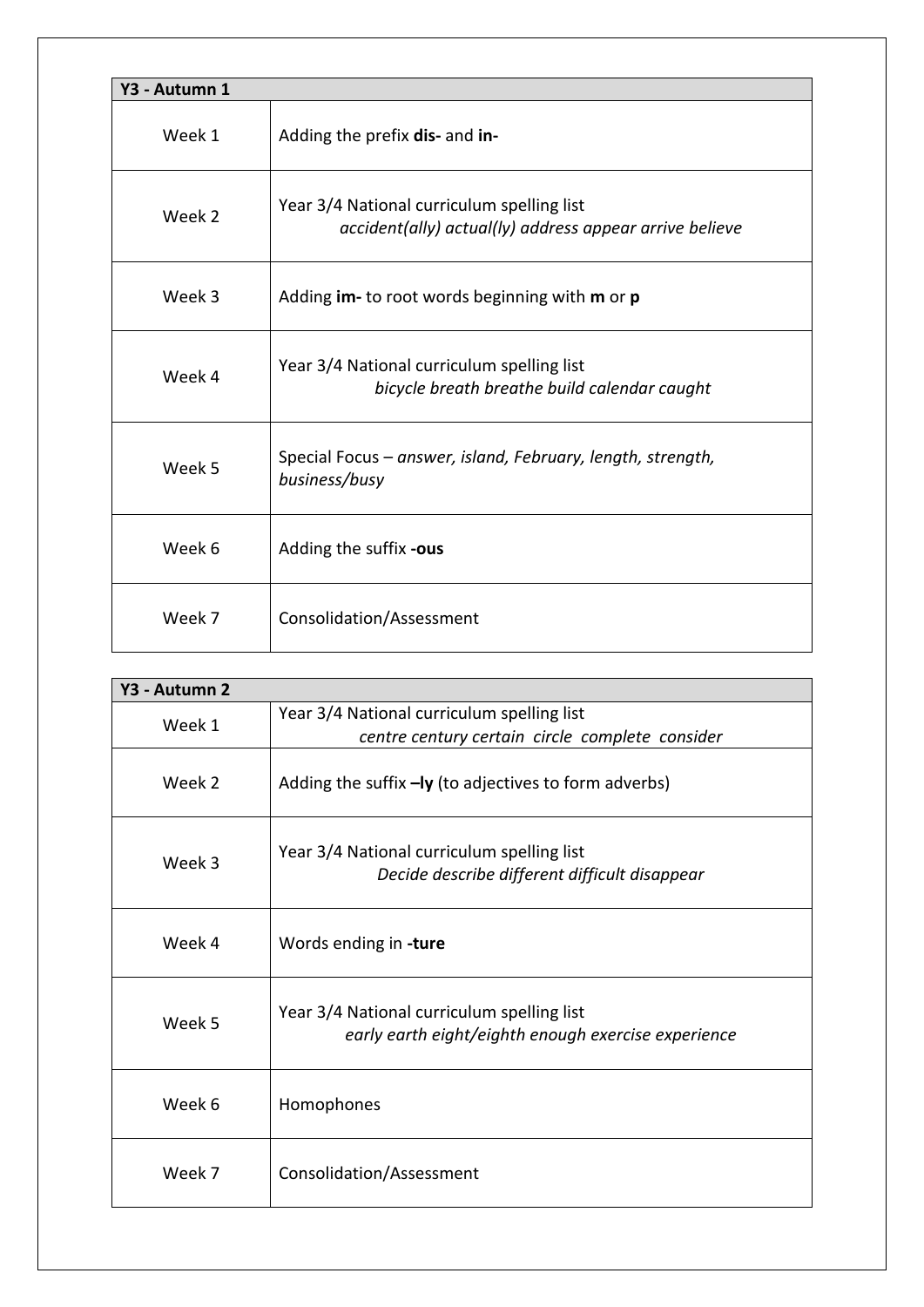| Y3 - Spring 1 |                                                                                                    |
|---------------|----------------------------------------------------------------------------------------------------|
| Week 1        | Year 3/4 National curriculum spelling list<br>experiment extreme famous favourite forward(s) fruit |
| Week 2        | Adding <b>-ation</b> to verbs to form nouns                                                        |
| Week 3        | Year 3/4 National curriculum spelling list<br>grammar group guard guide heard heart                |
| Week 4        | Words with the c sound spelt ch                                                                    |
| Week 5        | Year 3/4 National curriculum spelling list<br>height history imagine increase important interest   |
| Week 6        | Words with the sh sound spelt ch                                                                   |
| Week 7        | Consolidation/Assessment                                                                           |

| Y3 - Spring 2 |                                                                                                     |
|---------------|-----------------------------------------------------------------------------------------------------|
| Week 1        | Special Focus – the short i sounds spelt $y$                                                        |
| Week 2        | Year 3/4 National curriculum spelling list<br>knowledge learn library material medicine mention     |
| Week 3        | Adding the suffix -ion to root words ending in t or te                                              |
| Week 4        | Year 3/4 National curriculum spelling list<br>minute natural naughty notice occasion(ally) often    |
| Week 5        | Adding the suffix -ian to root words ending in c or cs                                              |
| Week 6        | Year 3/4 National curriculum spelling list<br>opposite ordinary particular peculiar perhaps popular |
| Week 7        | Consolidation/Assessment                                                                            |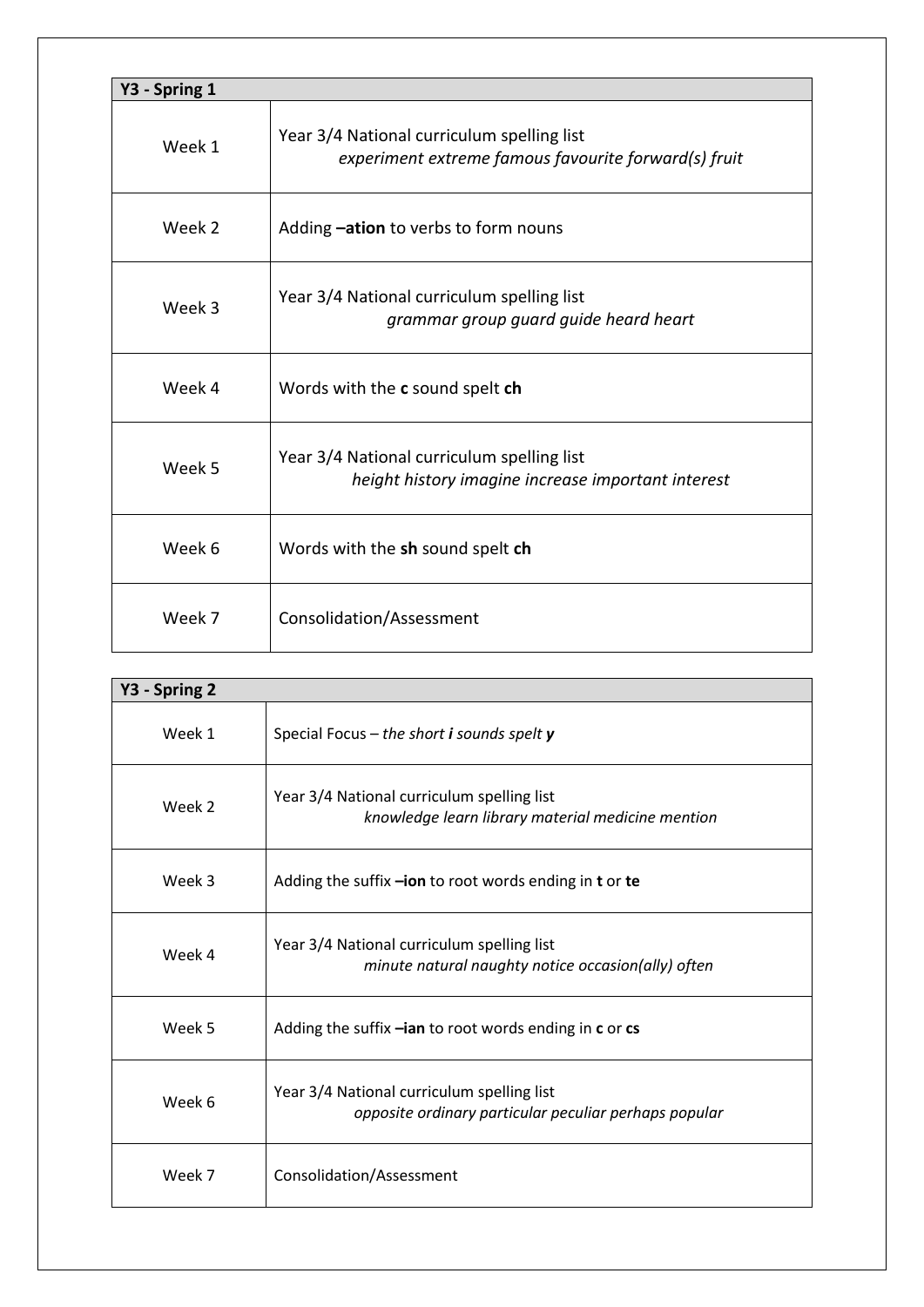| Y3 - Summer 1 |                                                                                                         |  |
|---------------|---------------------------------------------------------------------------------------------------------|--|
| Week 1        | Year 3/4 National curriculum spelling list<br>position possess(ion) possible potatoes pressure probably |  |
| Week 2        | Adding the prefix re-                                                                                   |  |
| Week 3        | Year 3/4 National curriculum spelling list<br>promise purpose quarter question recent regular           |  |
| Week 4        | Homophones                                                                                              |  |
| Week 5        | Year 3/4 National curriculum spelling list<br>reign remember sentence separate special straight         |  |
| Week 6        | Adding the prefix anti-                                                                                 |  |
| Week 7        | Consolidation/Assessment                                                                                |  |

| Y3 - Summer 2 |                                                                                           |
|---------------|-------------------------------------------------------------------------------------------|
| Week 1        | Year 3/4 National curriculum spelling list<br>strange strength suppose surprise therefore |
| Week 2        | Adding the prefix super-                                                                  |
| Week 3        | Year 3/4 National curriculum spelling list<br>therefore though although                   |
| Week 4        | Adding the prefix sub-                                                                    |
| Week 5        | Year 3/4 National curriculum spelling list<br>through various weight woman/women          |
| Week 6        | Consolidation/Assessment                                                                  |
| Week 7        | Consolidation/Assessment                                                                  |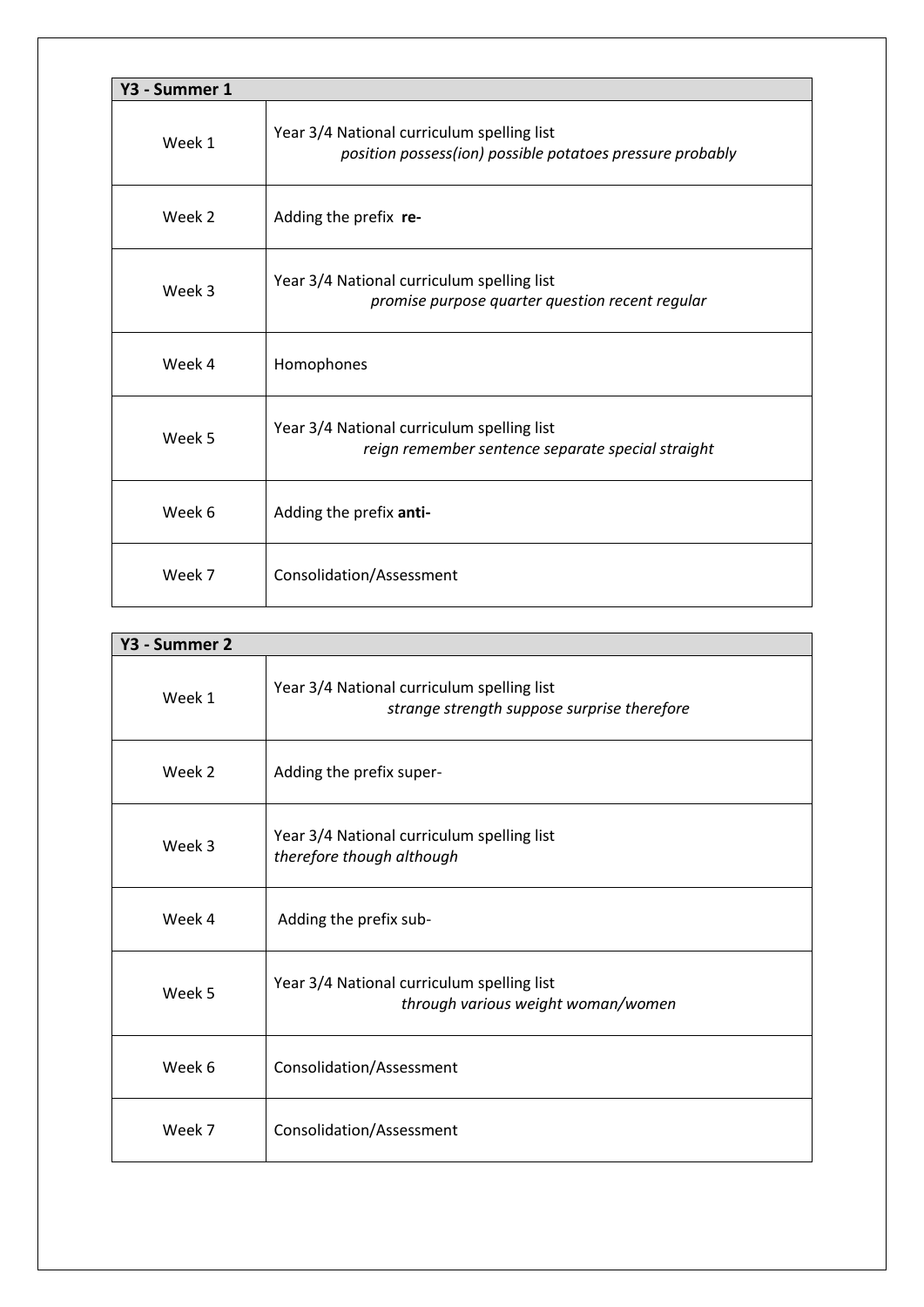Year 4 follow the Read, Write Inc Spelling Programme devised by Ruth Miskin. This programme follows a set of activities and tasks using online teaching resources which are supplemented by teacher guidance.

These activities and tasks are repeated through the programme so that over time children are able to focus on the skill being learnt as opposed to the activity itself.

It covers "all of the spelling requirements of the National Curriculum in England (September 2013."

This programme is alternated each week with a week where children learn the words set out in the Year 3 and 4 National Curriculum spelling list. Spelling sent home will alternate between words related to the spelling rule learnt and the Spelling List words learnt.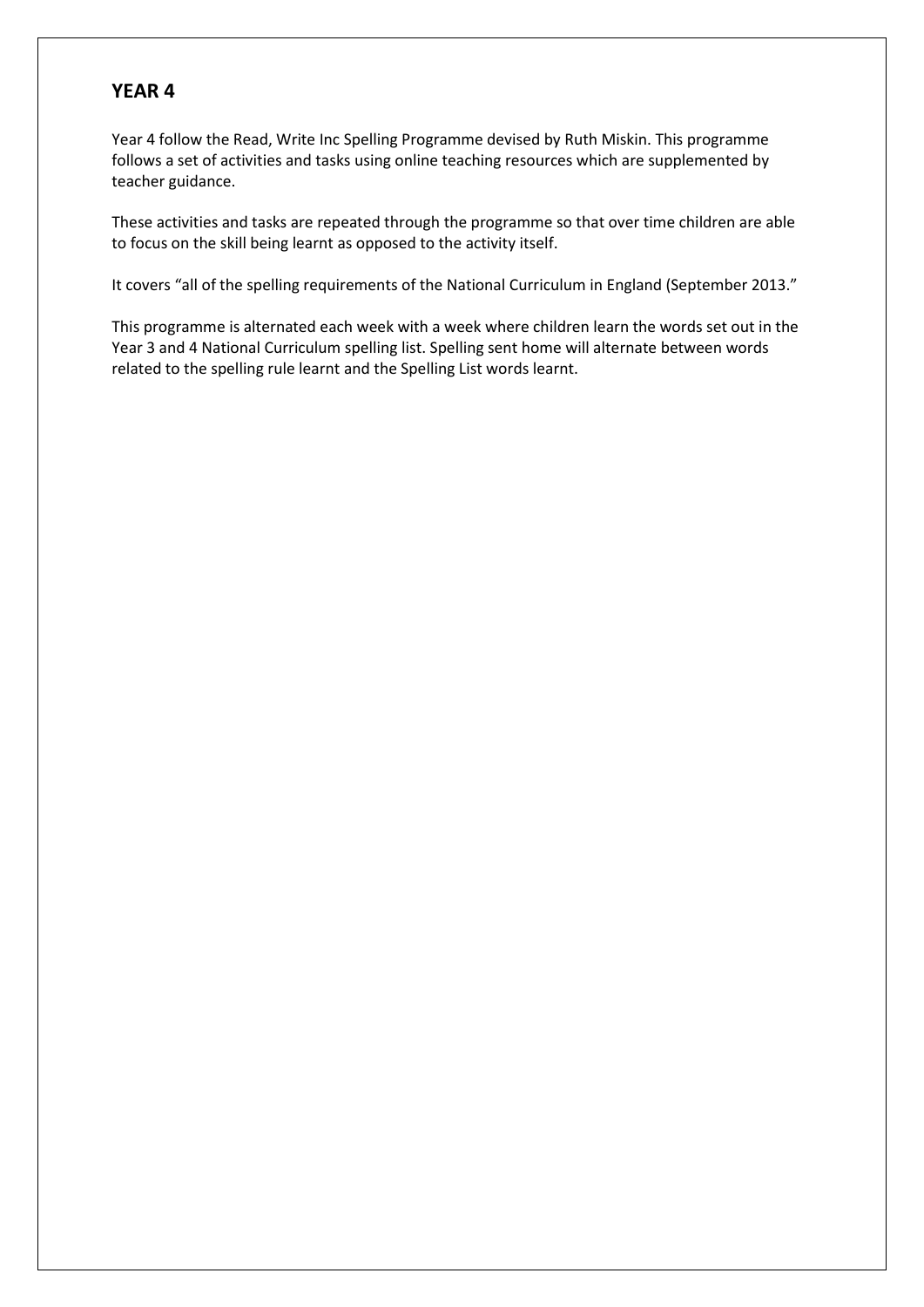| Y4 - Autumn 1 |                                                                                                       |  |
|---------------|-------------------------------------------------------------------------------------------------------|--|
| Week 1        | Adding the prefix mis- and revising un-, dis- and in-                                                 |  |
| Week 2        | Year 3/4 National curriculum spelling list<br>accident(ally) actual(ly) address appear arrive believe |  |
| Week 3        | Words ending in zhuh spelt-sure                                                                       |  |
| Week 4        | Year 3/4 National curriculum spelling list<br>bicycle breath breathe build calendar caught            |  |
| Week 5        | Special Focus - the short u sound spelt ou                                                            |  |
| Week 6        | Adding the prefix auto-                                                                               |  |
| Week 7        | Consolidation/Assessment                                                                              |  |

| Y4 - Autumn 2 |                                                                                                   |
|---------------|---------------------------------------------------------------------------------------------------|
| Week 1        | Year 3/4 National curriculum spelling list<br>centre century certain circle complete consider     |
| Week 2        | Adding the suffix -ly (to adjectives to form adverbs)                                             |
| Week 3        | Year 3/4 National curriculum spelling list<br>Decide describe different difficult disappear       |
| Week 4        | Adding the prefix inter-                                                                          |
| Week 5        | Year 3/4 National curriculum spelling list<br>early earth eight/eighth enough exercise experience |
| Week 6        | Homophones                                                                                        |
| Week 7        | Consolidation/Assessment                                                                          |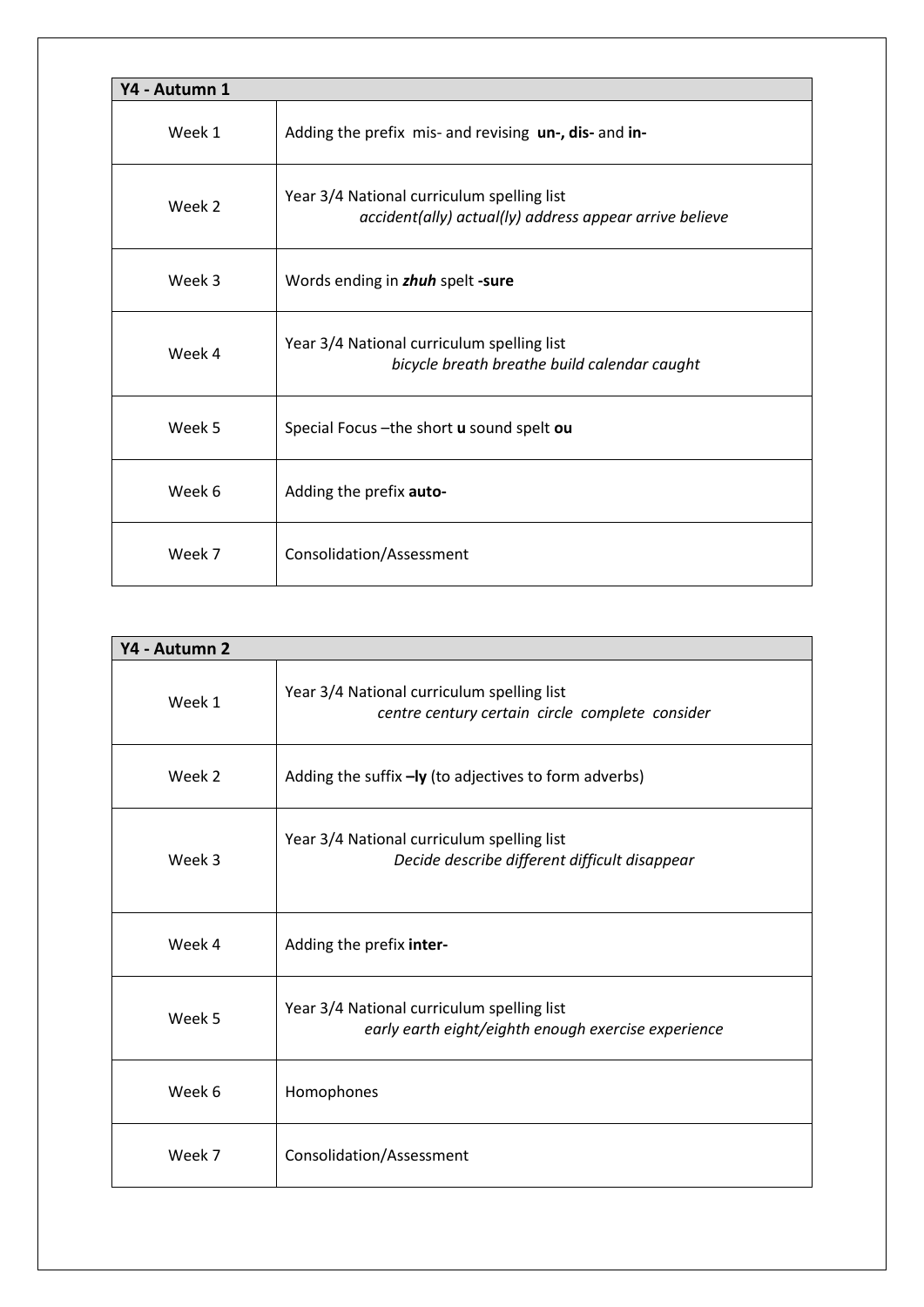| Y4 - Spring 1 |                                                                                                           |  |
|---------------|-----------------------------------------------------------------------------------------------------------|--|
| Week 1        | Year 3/4 National curriculum spelling list<br>experiment extreme famous favourite forward(s) fruit        |  |
| Week 2        | Words with the ay sound spelt ei, eigh, ey                                                                |  |
| Week 3        | Year 3/4 National curriculum spelling list<br>grammar group guard guide heard heart                       |  |
| Week 4        | Words ending in -ous                                                                                      |  |
| Week 5        | Year 3/4 National curriculum spelling list<br>height history imagine increase important interest February |  |
| Week 6        | Words with the s sound spelt sc                                                                           |  |
| Week 7        | Consolidation/Assessment                                                                                  |  |

| Y4 - Spring 2 |                                                                                                     |  |
|---------------|-----------------------------------------------------------------------------------------------------|--|
| Week 1        | Special Focus - possessive apostrophes with plural words                                            |  |
| Week 2        | Year 3/4 National curriculum spelling list<br>knowledge learn library material medicine mention     |  |
| Week 3        | Words ending in zhun spelt -sion                                                                    |  |
| Week 4        | Year 3/4 National curriculum spelling list<br>minute natural naughty notice occasion(ally) often    |  |
| Week 5        | Adding il- and revising un-, in-, mis-, and dis-                                                    |  |
| Week 6        | Year 3/4 National curriculum spelling list<br>opposite ordinary particular peculiar perhaps popular |  |
| Week 7        | Consolidation/Assessment                                                                            |  |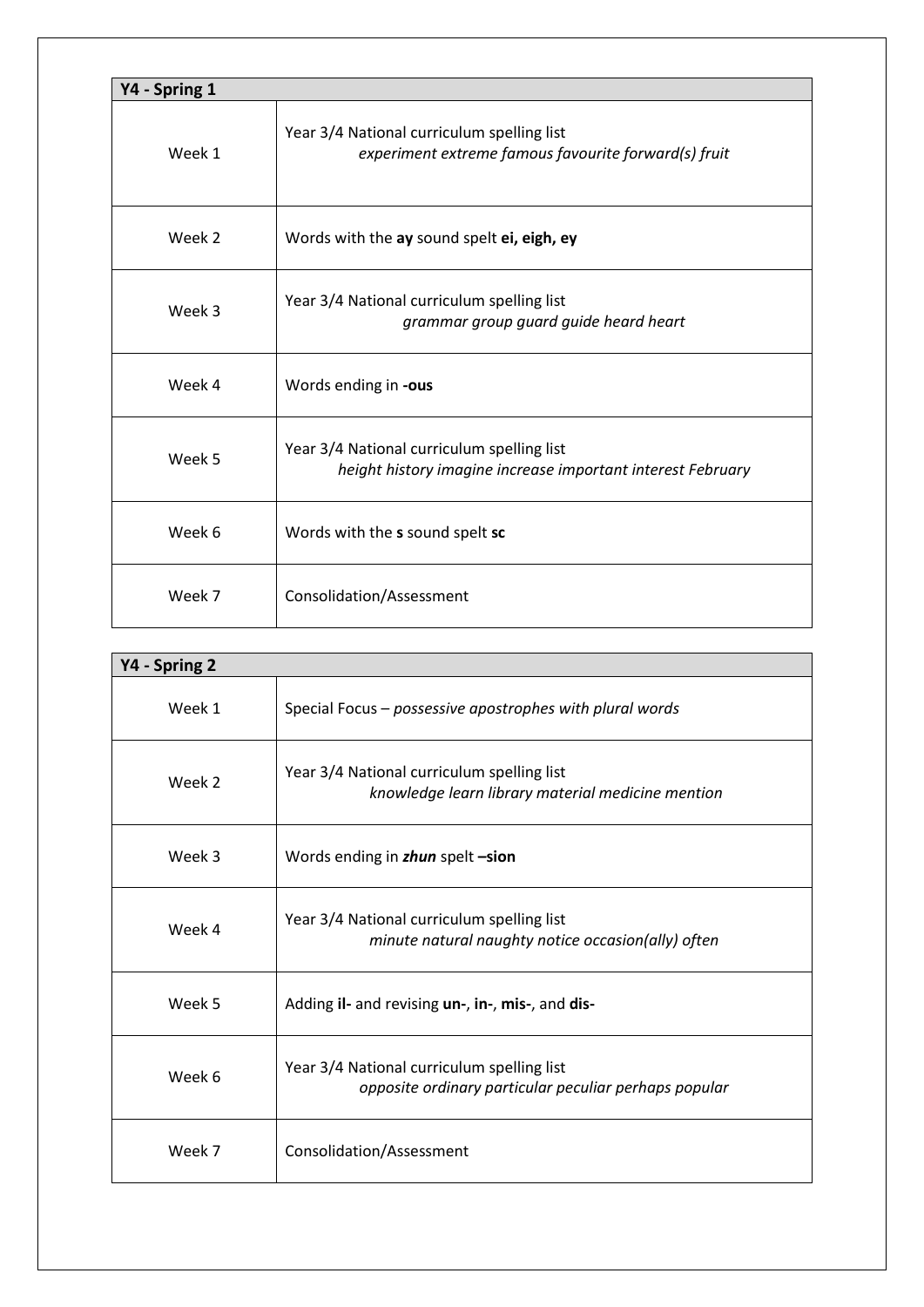| Y4 - Summer 1 |                                                                                                         |  |
|---------------|---------------------------------------------------------------------------------------------------------|--|
| Week 1        | Year 3/4 National curriculum spelling list<br>position possess(ion) possible potatoes pressure probably |  |
| Week 2        | The c sound spelt $-qu$ e and the g sound spelt gue                                                     |  |
| Week 3        | Year 3/4 National curriculum spelling list<br>promise purpose quarter question recent regular           |  |
| Week 4        | Homophones                                                                                              |  |
| Week 5        | Year 3/4 National curriculum spelling list<br>reign remember sentence separate special straight         |  |
| Week 6        | Adding ir- to words beginning with r                                                                    |  |
| Week 7        | Consolidation/Assessment                                                                                |  |

| Y4 - Summer 2 |                                                                                                     |  |
|---------------|-----------------------------------------------------------------------------------------------------|--|
| Week 1        | Year 3/4 National curriculum spelling list<br>strange strength suppose surprise therefore           |  |
| Week 2        | Adding the suffix -ion                                                                              |  |
| Week 3        | Year 3/4 National curriculum spelling list<br>therefore though although busy/business answer island |  |
| Week 4        | Adding the suffix -ion                                                                              |  |
| Week 5        | Year 3/4 National curriculum spelling list<br>through various weight woman/women length strength    |  |
| Week 6        | Consolidation/Assessment                                                                            |  |
| Week 7        | Consolidation/Assessment                                                                            |  |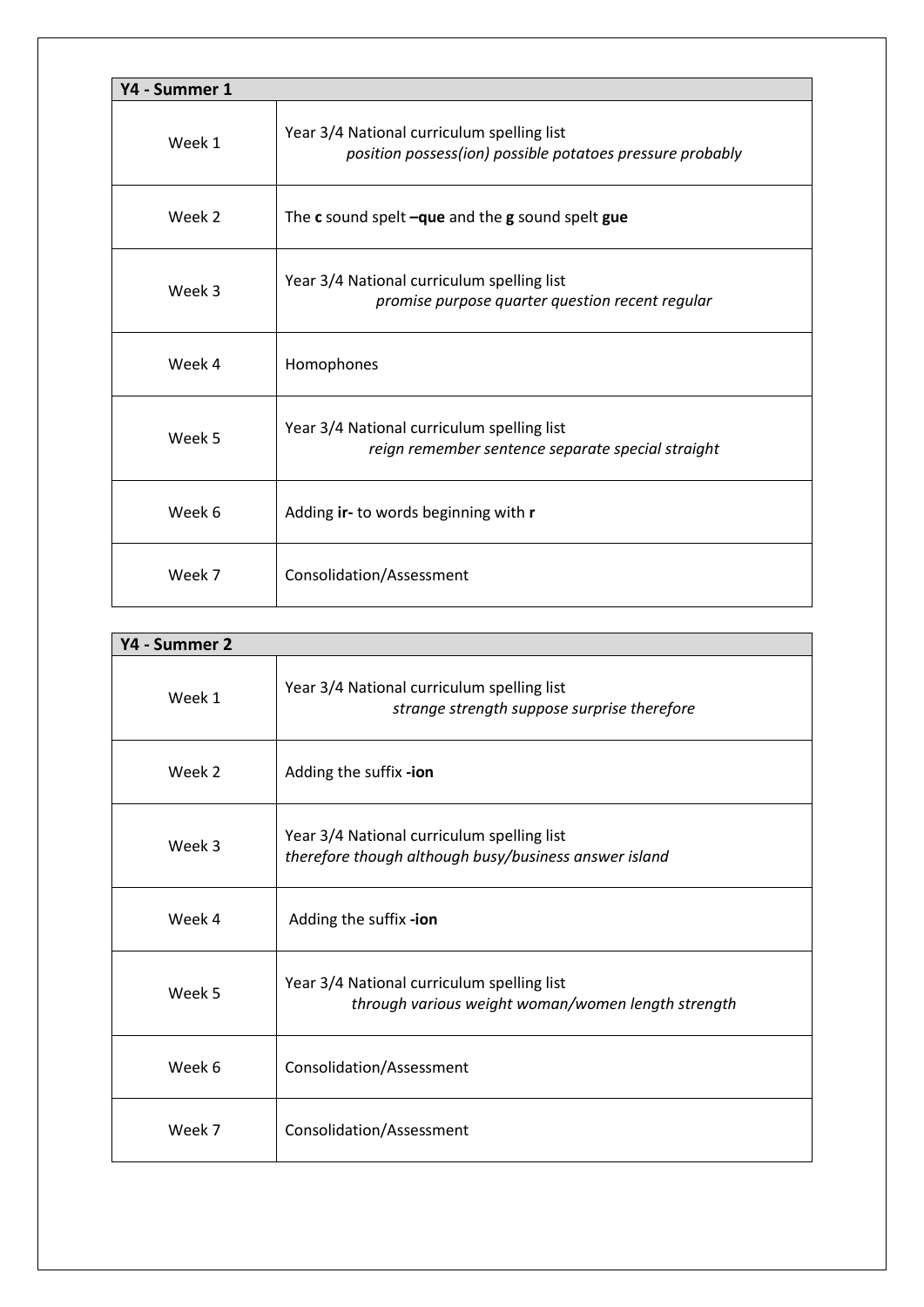Year 5 follow the Read, Write Inc Spelling Programme devised by Ruth Miskin. This programme follows a set of activities and tasks using online teaching resources which are supplemented by teacher guidance.

These activities and tasks are repeated through the programme so that over time children are able to focus on the skill being learnt as opposed to the activity itself.

It covers "all of the spelling requirements of the National Curriculum in England (September 2013.")

This programme is alternated each week with a week where children learn the words set out in the Year 5 and 6 National Curriculum spelling list. These replace the Special Focus – Orange Words units contained in the workbooks. Spelling sent home will alternate between words related to the spelling rule learnt and the Spelling List words learnt.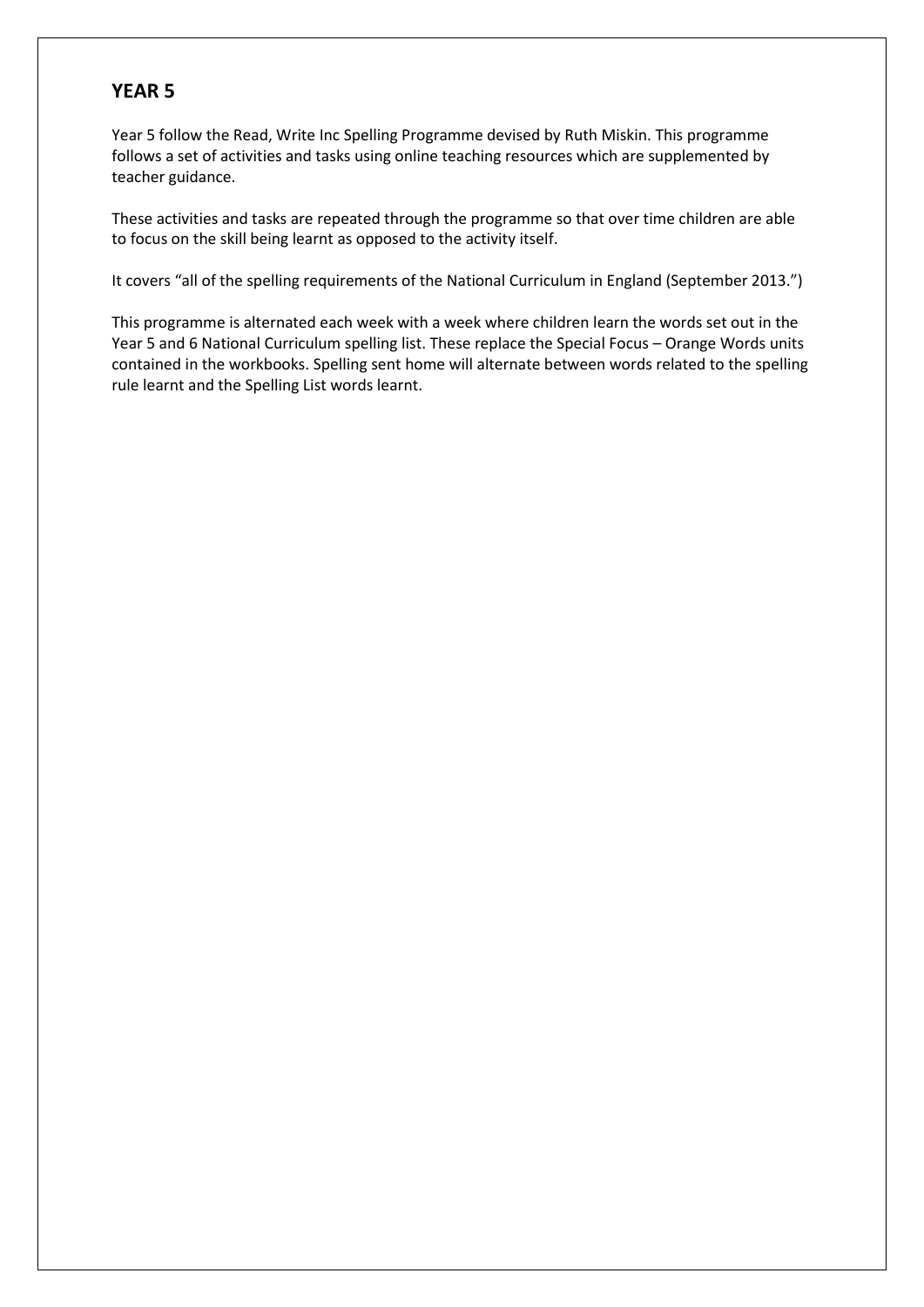| Y5 - Autumn 1 |                                                                                                          |  |  |
|---------------|----------------------------------------------------------------------------------------------------------|--|--|
| Week 1        | Words with a silent letter b                                                                             |  |  |
| Week 2        | Year 5/6 National curriculum spelling list<br>accommodate accompany according achieve aggressive amateur |  |  |
| Week 3        | Words that contain the letter-string ough                                                                |  |  |
| Week 4        | Year 5/6 National curriculum spelling list<br>ancient apparent appreciate attached available average     |  |  |
| Week 5        | Words ending in -ible                                                                                    |  |  |
| Week 6        | Year 5/6 National curriculum spelling list<br>awkward bargain bruise category cemetery committee         |  |  |
| Week 7        | Consolidation/Assessment                                                                                 |  |  |

| Y5 - Autumn 2 |                                                                                                                              |
|---------------|------------------------------------------------------------------------------------------------------------------------------|
| Week 1        | Special Focus - Homophones                                                                                                   |
| Week 2        | Year 5/6 National curriculum spelling list<br>communicate community competition conscience* conscious* controversy           |
| Week 3        | Words ending in -able                                                                                                        |
| Week 4        | Year 5/6 National curriculum spelling list<br>convenience correspond criticise (critic $+$ ise) curiosity definite desperate |
| Week 5        | Words with the silent letter t                                                                                               |
| Week 6        | Year 5/6 National curriculum spelling list<br>determined develop dictionary disastrous embarrass environment                 |
| Week 7        | Consolidation/Assessment                                                                                                     |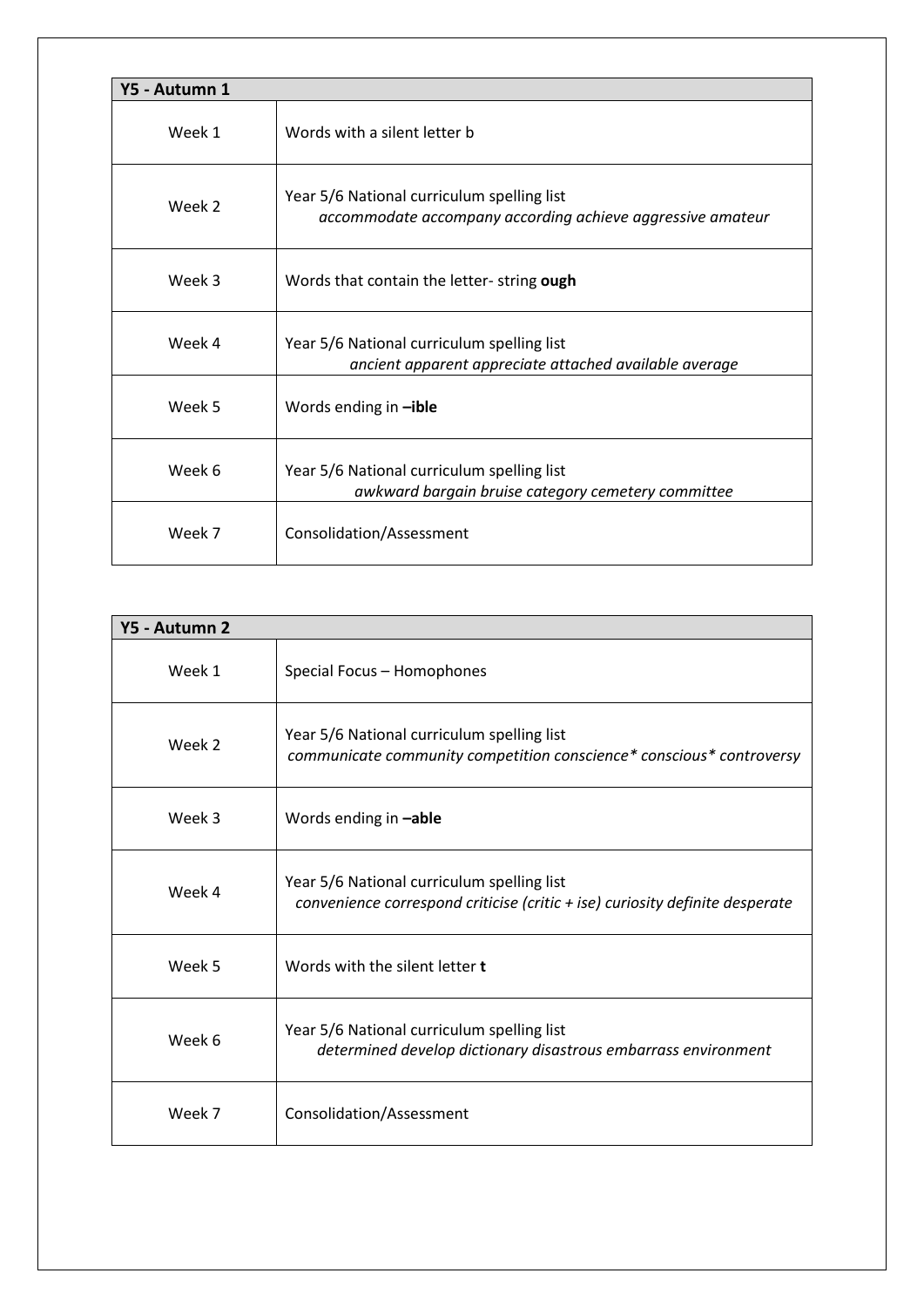| Y5 - Spring 1 |                                                                                                                         |  |
|---------------|-------------------------------------------------------------------------------------------------------------------------|--|
| Week 1        | Words ending -ibly and -ably                                                                                            |  |
| Week 2        | Year 5/6 National curriculum spelling list<br>equip (-ped, -ment) especially exaggerate excellent existence explanation |  |
| Week 3        | Homophones and other words that are easily confused                                                                     |  |
| Week 4        | Year 5/6 National curriculum spelling list<br>familiar foreign forty frequently government guarantee                    |  |
| Week 5        | Words ending in -ent                                                                                                    |  |
| Week 6        | Year 5/6 National curriculum spelling list<br>harass hindrance identity immediate(ly) individual interfere              |  |
| Week 7        | Consolidation/Assessment                                                                                                |  |

| Y5 - Spring 2 |                                                                                                            |  |
|---------------|------------------------------------------------------------------------------------------------------------|--|
| Week 1        | Words ending in -ence                                                                                      |  |
| Week 2        | Year 5/6 National curriculum spelling list<br>interrupt language leisure lightning marvellous mischievous  |  |
| Week 3        | The ee sound spelt ei                                                                                      |  |
| Week 4        | Year 5/6 National curriculum spelling list<br>muscle necessary neighbour nuisance occupy occur             |  |
| Week 5        | Words ending in -ent                                                                                       |  |
| Week 6        | Year 5/6 National curriculum spelling list<br>opportunity parliament persuade physical prejudice privilege |  |
| Week 7        | Consolidation/Assessment                                                                                   |  |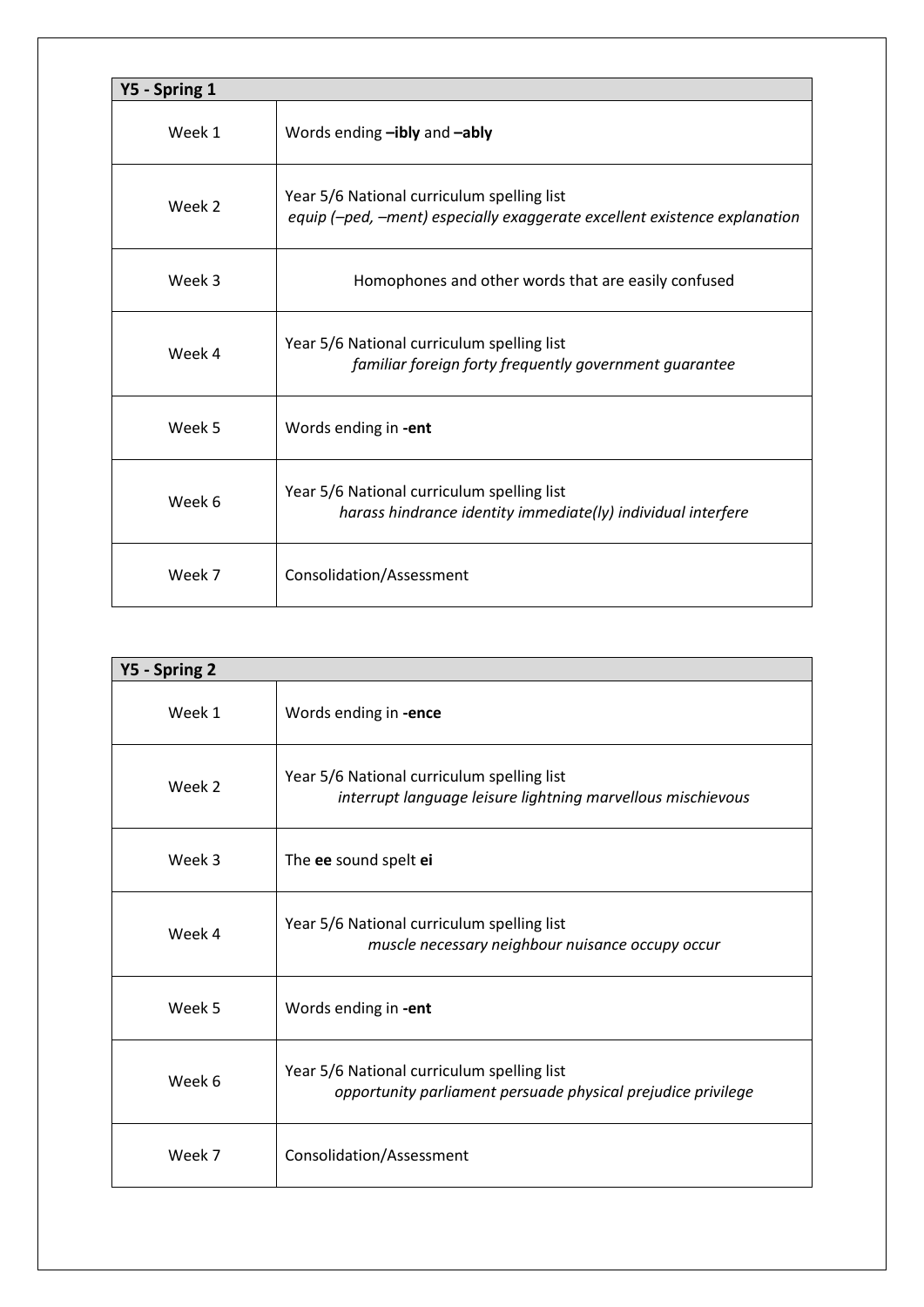| Y5 - Summer 1 |                                                                                                            |  |
|---------------|------------------------------------------------------------------------------------------------------------|--|
| Week 1        | Words ending -ibly and -ably                                                                               |  |
| Week 2        | Year 5/6 National curriculum spelling list<br>profession programme pronunciation queue recognise recommend |  |
| Week 3        | Homophones and other words that are easily confused                                                        |  |
| Week 4        | Year 5/6 National curriculum spelling list<br>relevant restaurant rhyme rhythm sacrifice secretary         |  |
| Week 5        | Words ending in -ent                                                                                       |  |
| Week 6        | Year 5/6 National curriculum spelling list<br>shoulder signature sincere(ly) soldier stomach sufficient    |  |
| Week 7        | Consolidation/Assessment                                                                                   |  |

| Y5 - Summer 2 |                                                                                                  |
|---------------|--------------------------------------------------------------------------------------------------|
| Week 1        | Words ending -ant, -ance and -ancy                                                               |
| Week 2        | Year 5/6 National curriculum spelling list<br>suggest symbol system temperature thorough twelfth |
| Week 3        | Words ending in shus spelt-cious                                                                 |
| Week 4        | Year 5/6 National curriculum spelling list<br>variety vegetable vehicle yacht                    |
| Week 5        | Words ending in shus spelt-tious                                                                 |
| Week 6        | Words ending in shul spelt -cial or -tial                                                        |
| Week 7        | Consolidation/Assessment                                                                         |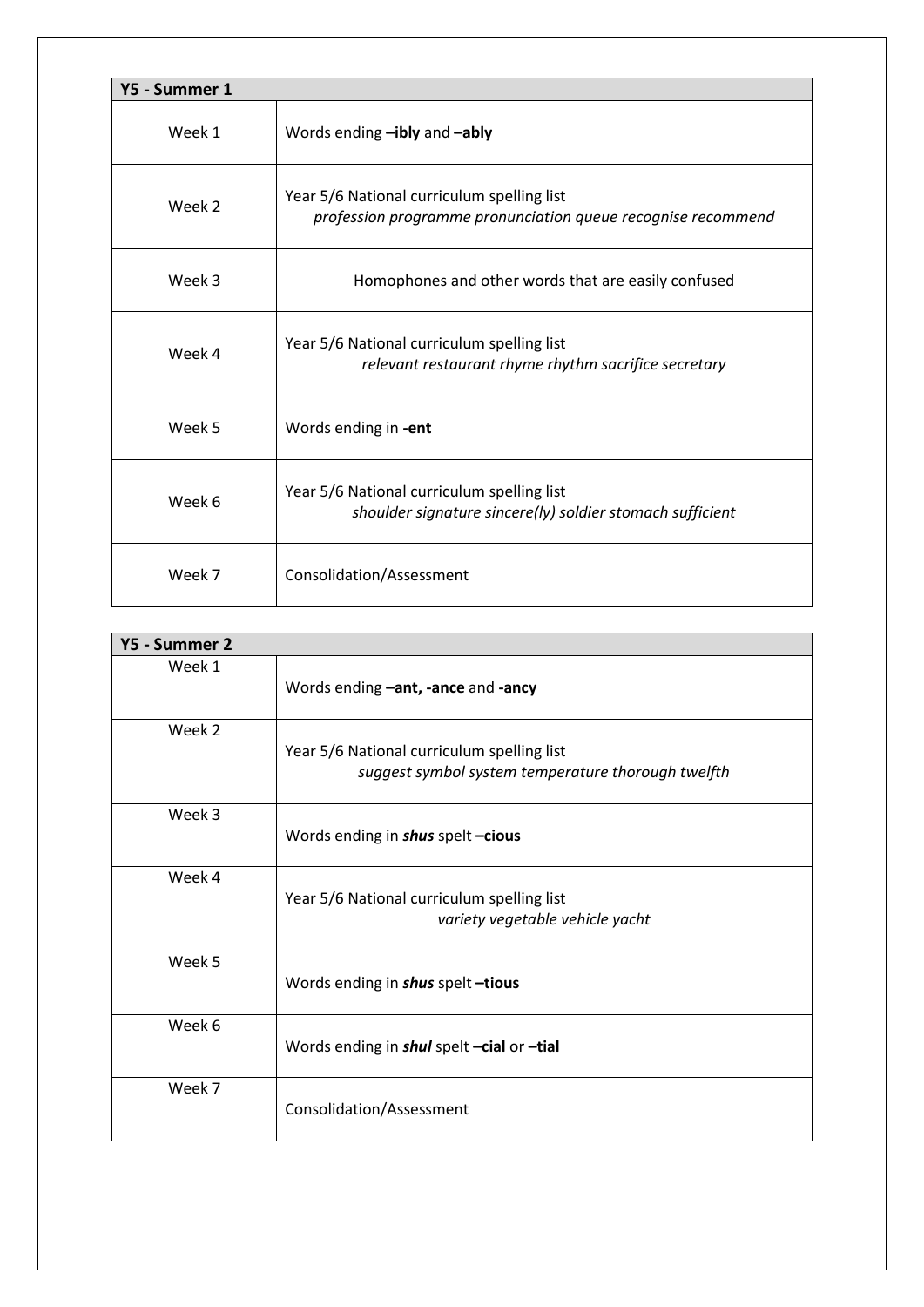Year 6 follow the Read, Write Inc Spelling Programme devised by Ruth Miskin. This programme follows a set of activities and tasks using online teaching resources which are supplemented by teacher guidance.

#### **The Year 6 programme differs from other year groups as there is no new content taught. All work is revision, reinforcing previous learning**.

This programme is alternated each week with a week where children learn the words set out in the Year 5 and 6 National Curriculum spelling list. These replace the Special Focus – Orange Words units contained in the workbooks. Spelling sent home will alternate between words related to the spelling rule revision session and the Spelling List words learnt.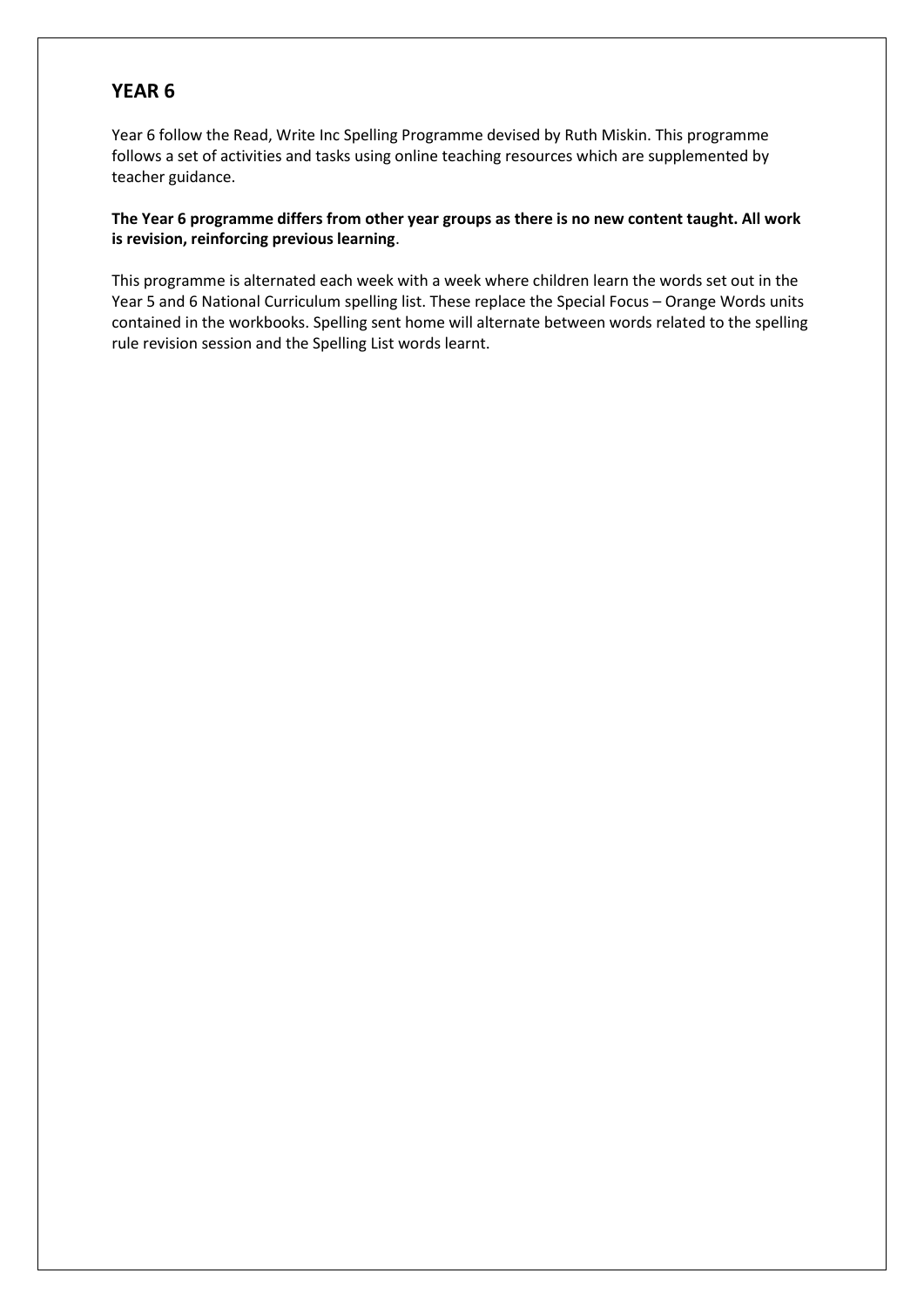| Y6 - Autumn 1 |                                                                                                          |  |
|---------------|----------------------------------------------------------------------------------------------------------|--|
| Week 1        | <b>Suffixes</b>                                                                                          |  |
| Week 2        | Year 5/6 National curriculum spelling list<br>accommodate accompany according achieve aggressive amateur |  |
| Week 3        | Words that contain the letter- string ough                                                               |  |
| Week 4        | Year 5/6 National curriculum spelling list<br>ancient apparent appreciate attached available average     |  |
| Week 5        | Suffixes - root words ending in a consonant plus e                                                       |  |
| Week 6        | Year 5/6 National curriculum spelling list<br>awkward bargain bruise category cemetery committee         |  |
| Week 7        | Consolidation/Assessment                                                                                 |  |

| Y6 - Autumn 2 |                                                                                                                                                          |  |
|---------------|----------------------------------------------------------------------------------------------------------------------------------------------------------|--|
| Week 1        | Suffixes – root words ending in $-\mathbf{le}$ or a consonant plus y                                                                                     |  |
| Week 2        | Year 5/6 National curriculum spelling list<br>communicate community competition conscience* conscious* controversy                                       |  |
| Week 3        | Homophones and other words that are easily confused                                                                                                      |  |
| Week 4        | Year 5/6 National curriculum spelling list<br>convenience correspond criticise (critic + ise) curiosity definite desperate                               |  |
| Week 5        | <b>Suffixes</b><br>beginning with vowel letters to words of more than one syllable<br>(Y3/4)<br>beginning with vowel letters to words ending -fer (Y5/6) |  |
| Week 6        | Year 5/6 National curriculum spelling list<br>determined develop dictionary disastrous embarrass environment                                             |  |
| Week 7        | Consolidation/Assessment                                                                                                                                 |  |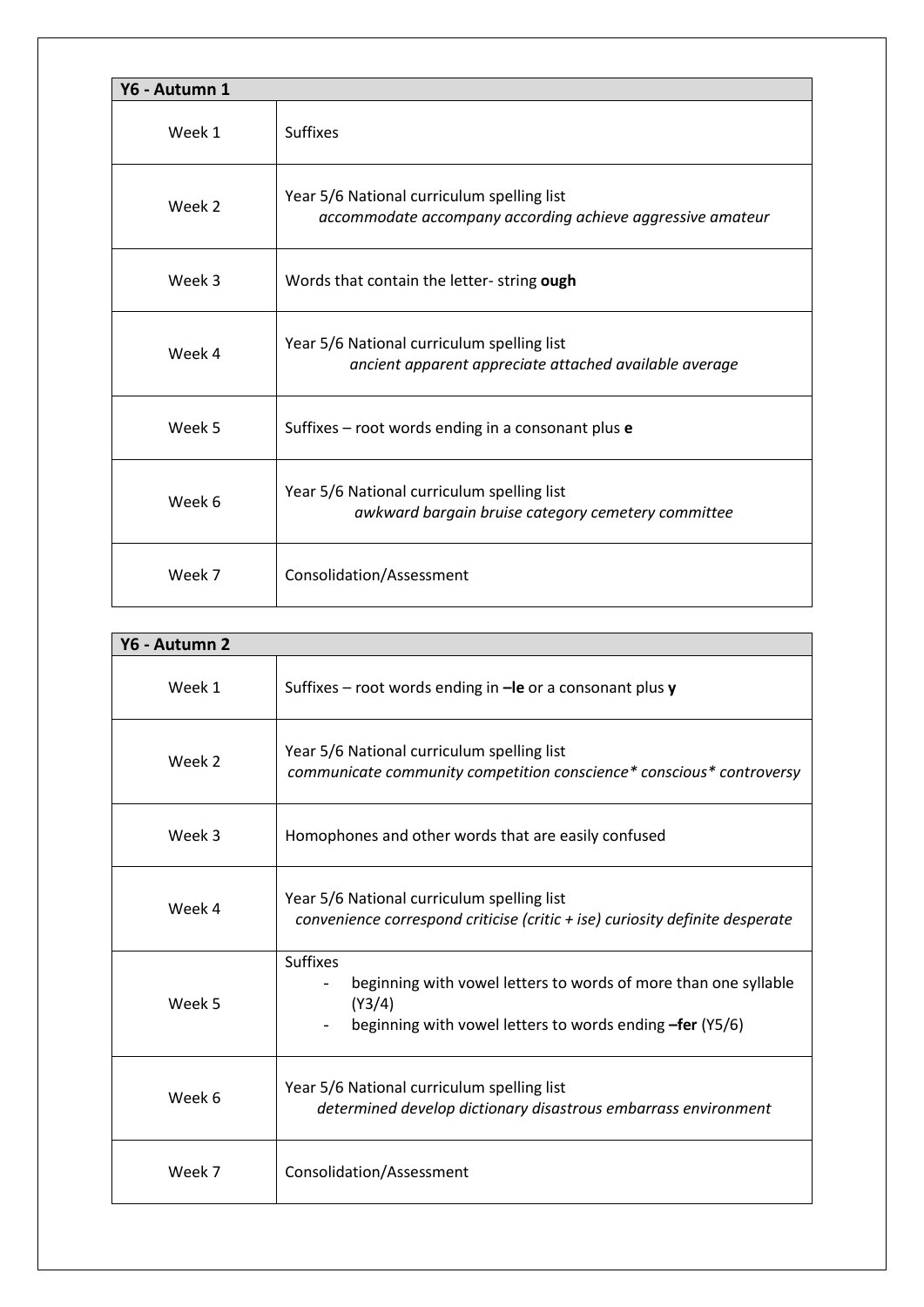| Y6 - Spring 1 |                                                                                                                         |  |
|---------------|-------------------------------------------------------------------------------------------------------------------------|--|
| Week 1        | Suffixes - adding -ed, -ing, -er and -est to a root word ending in $-y$ with a<br>consonant before it. (previously Y2)  |  |
| Week 2        | Year 5/6 National curriculum spelling list<br>equip (-ped, -ment) especially exaggerate excellent existence explanation |  |
| Week 3        | The sh sound spelt ti or ci                                                                                             |  |
| Week 4        | Year 5/6 National curriculum spelling list<br>familiar foreign forty frequently government guarantee                    |  |
| Week 5        | The sh sound spelt si or ssi (previously Y5)                                                                            |  |
| Week 6        | Year 5/6 National curriculum spelling list<br>harass hindrance identity immediate(ly) individual interfere              |  |
| Week 7        | Consolidation/Assessment                                                                                                |  |

| Y6 - Spring 2 |                                                                                                            |  |
|---------------|------------------------------------------------------------------------------------------------------------|--|
| Week 1        | Silent letters                                                                                             |  |
| Week 2        | Year 5/6 National curriculum spelling list<br>interrupt language leisure lightning marvellous mischievous  |  |
| Week 3        | <b>KS2 SATS WEEK</b>                                                                                       |  |
| Week 4        | Year 5/6 National curriculum spelling list<br>muscle necessary neighbour nuisance occupy occur             |  |
| Week 5        | The spellings $ei$ and $ie$ – words with these sounds after $c$                                            |  |
| Week 6        | Year 5/6 National curriculum spelling list<br>opportunity parliament persuade physical prejudice privilege |  |
| Week 7        | Consolidation/Assessment                                                                                   |  |